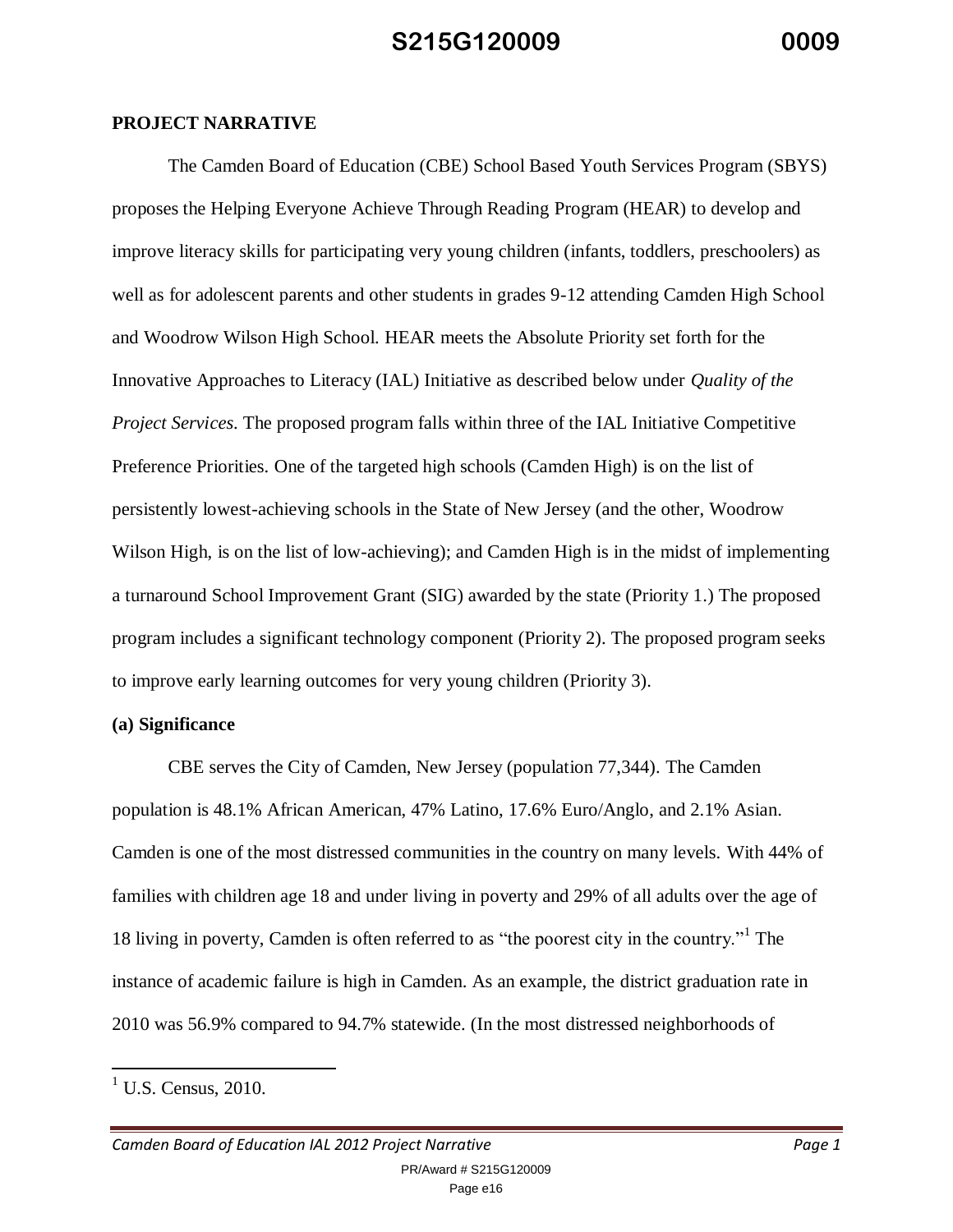Camden, far less than half of students graduate from high school.)<sup>2</sup> Additionally, 16.5% of the population over the age of 24 in Camden never reached high school and 38% of adults over the age of 24 never completed high school, thus many residents lack the education and skills necessary to pull themselves and their families out of poverty.<sup>3</sup> Camden experiences a high level of drug trafficking, substance abuse, and violent crime, which results in stress and mental health issues for residents who are impacted by the loss of loved ones to death, incarceration, and addiction.<sup>4</sup> HEAR is designed to not only develop and improve literacy for the children and youth it seeks to serve, but to respond to the specific cultural and environmental challenges and struggles faced by these youngsters in ways that support them in valuing reading and writing, valuing education, and creating better lives for themselves.

Many aspects of the proposed project are likely to build local capacity to provide, improve, and expand services to better meet the needs of participating children and families. Much of this will occur through collaboration with partners as discussed under *Quality of the Project Services*. Here are examples of how HEAR will build local capacity. First, HEAR will add value to the Grief and Loss Groups through a collaboration with the Center for Family Services (CFS) for therapeutic services. The literacy skills development component brought to these groups by HEAR will benefit the adolescent students in these groups by raising academic achievement in language arts and by increasing their toolkit of resources and coping mechanisms as they struggle to deal with their grief and loss. This piece of the proposed project specifically addresses pressing needs of the target population. Second, HEAR will increase the capacity for

 $\overline{\phantom{a}}$ 

<sup>&</sup>lt;sup>2</sup> CBE School Report Cards, 2010.

 $3$  U.S. Census, 2010.

<sup>4</sup> CBE School Counseling Program Data, 2012.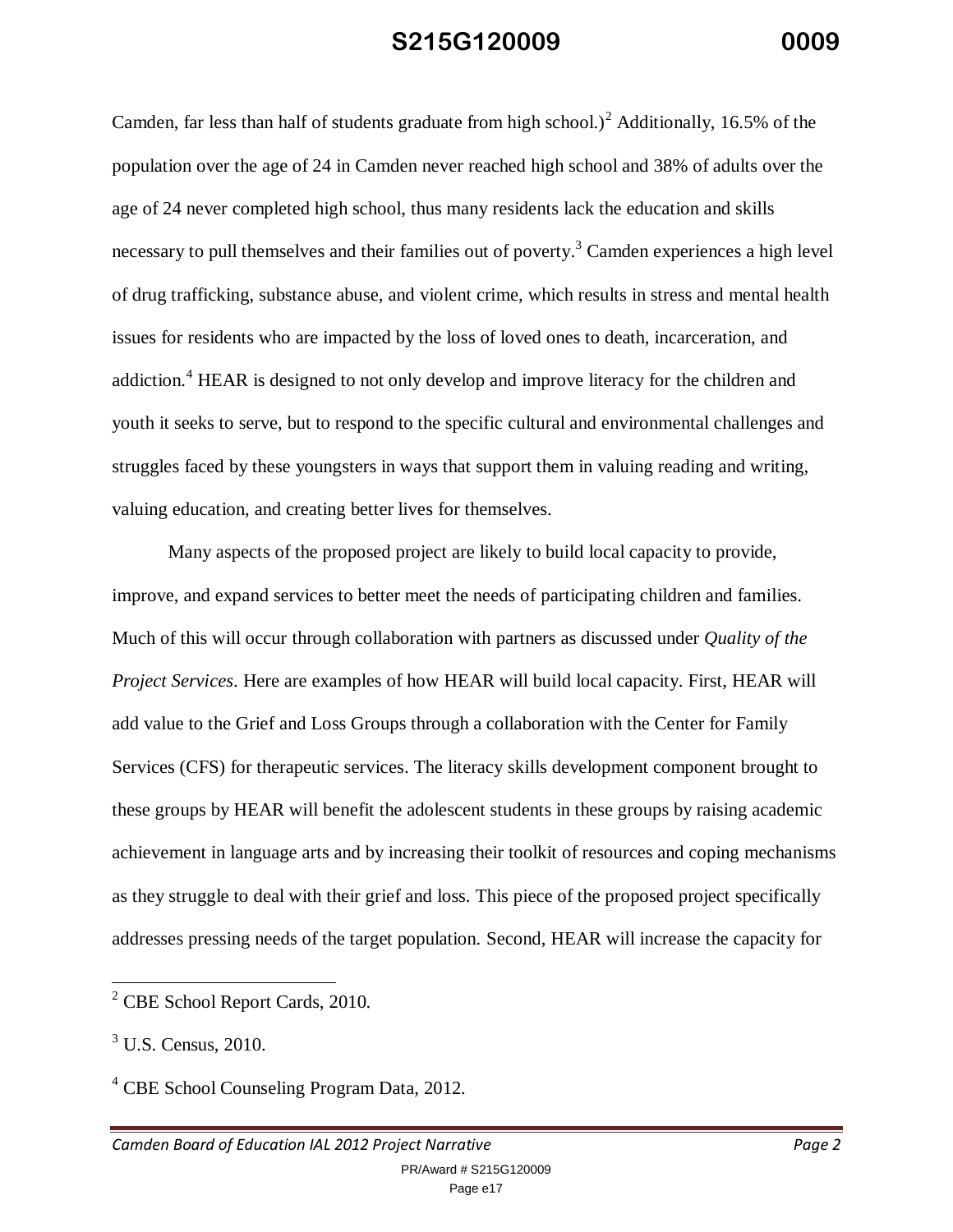literacy development for babies in utero as well as infants/toddlers by focusing on pregnant and parenting teens and their babies. Third, HEAR will expand the capacity for literacy development programming at the Martin Luther King, Jr. Child Development Center (MLKCDC). HEAR will purchase Hatch technology (hardware and software) for use in two MLKCDC preschool classrooms. Third, HEAR will expand the capacity for literacy development programming in two CBE preschool classrooms in the same ways noted for the MLKCDC. The youth literacy team high-schoolers paired with MLKCDC preschoolers will contribute to improved literacy development. Fourth, HEAR will increase the capacity of Volunteers of America (VOA) to connect reentry fathers on probation with their very young children through a reading program, which will increase literacy skills for both fathers and their children, while supporting family reunification efforts that strengthen relationships between fathers and children.

All the strategies selected for implementation with this program will further demonstrate the effectiveness of proven methods for improving literacy for adults, adolescents, and very young children. Some are more innovative than others, while all are built on evidence-based practices. Examples of key strategies that might be considered promising new strategies, and that offer alternatives to practices already implemented by SBYS and partners are 1) strengthening the parent-child bond while enhancing literacy skills for pregnant and parenting teens and their babies; 2) creating a mechanism by means of which reentry fathers on probation, who are unable to tuck their children into bed at night, can record themselves reading bedtime stories for their little ones and have the recording played to the children before they go to sleep at night (thereby increasing literacy skills for both father and child); 3) utilizing literacy-based strategies that include reading and writing (journaling) to support recovery for adolescents struggling with grief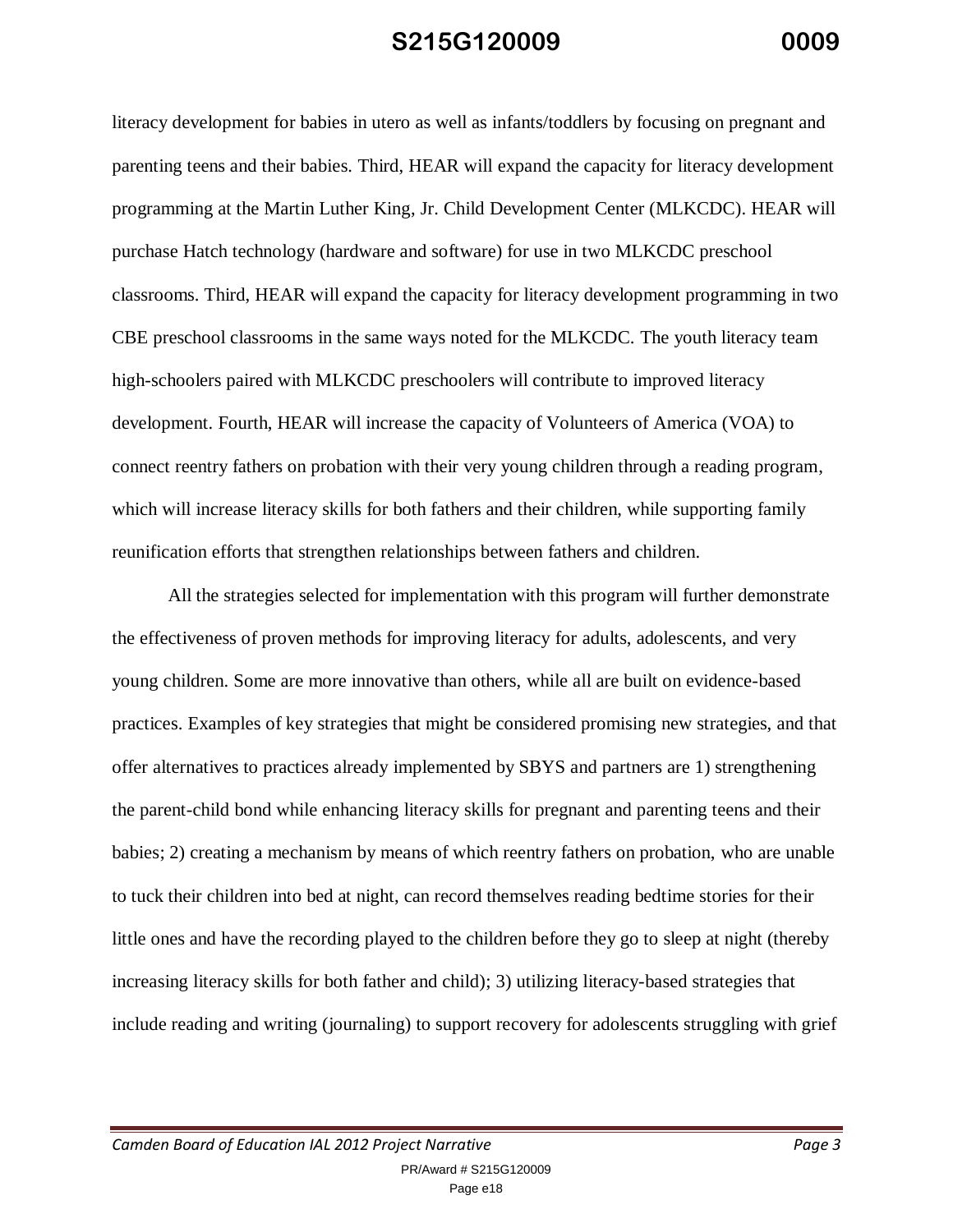and loss; and 4) providing preschoolers with cutting edge technology that supports literacy skills development to increase reading-readiness when they enter kindergarten.

### **(b) Quality of the Project Design**

### *Goals and Objectives*

The goal of HEAR is to improve literacy skills for high-need very young children (infants, toddlers, preschoolers), adolescents in grades 9-12, and adult fathers of young children through the implementation of both proven and innovative approaches to strengthening language development, reading, and writing. HEAR will focus on achieving the following objectives:

- 1) To increase the level of engagement of adolescent pregnant mothers in literacy-related activities proven to impact the unborn child.
- 2) To improve language skills for participating very young children.
- 3) To improve language arts proficiency for participating high school students.
- 4) To improve school-readiness for participating incoming three- and four-year-olds, particularly in the areas of language, literacy, and technology.
- 5) To support attachment, bonding, and communication between participating adolescent parents and their very young children.
- 6) To facilitate the opportunity for fathers on probation living in a VOA halfway house to participate more in the language learning of their very young children.
- 7) To utilize literacy learning activities to address grief and loss experienced by participating adolescents.
- 8) To increase knowledge of early childhood development, including language acquisition, early literacy, and school-readiness, for: (a) adolescent parents, (b) high school students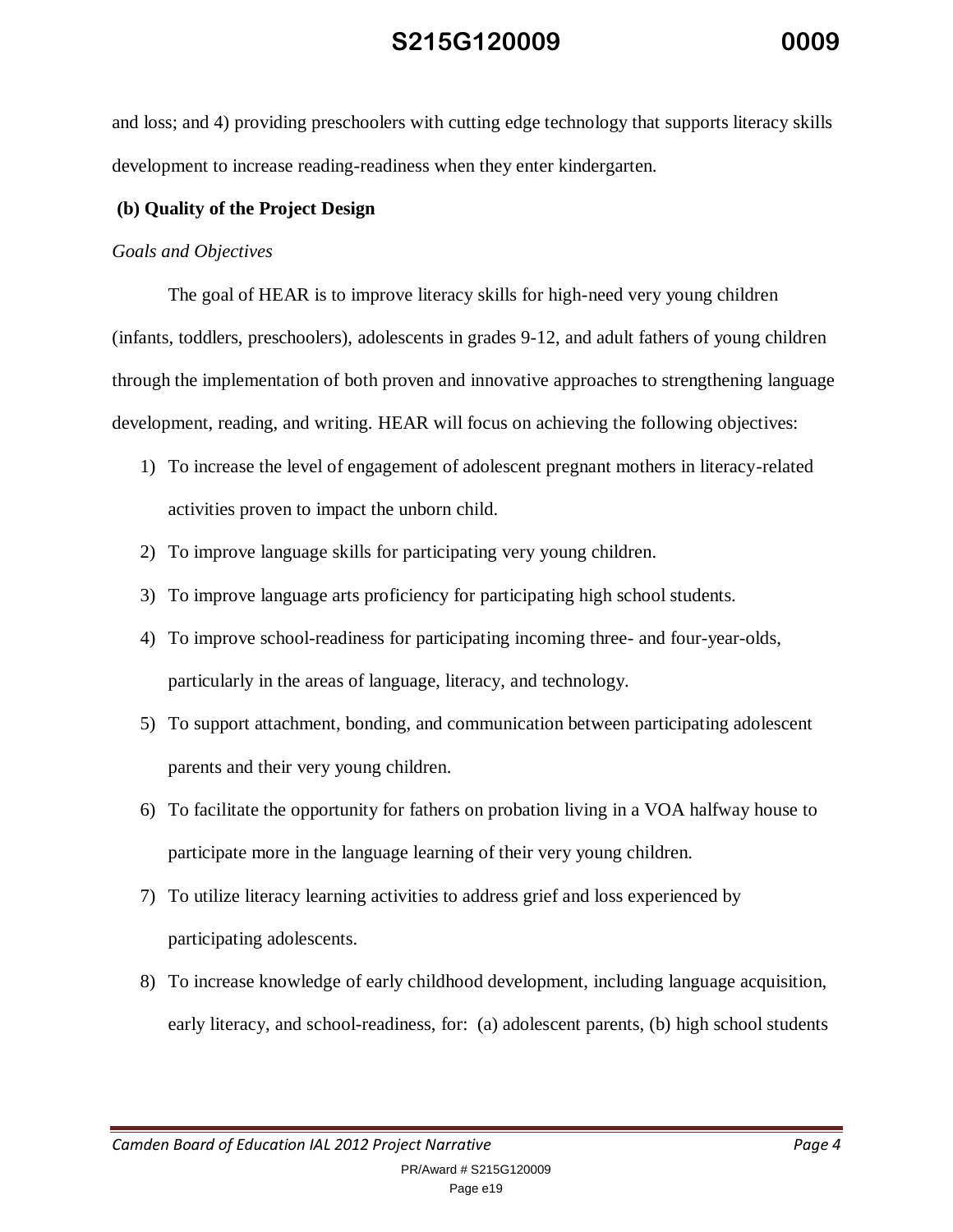working with and mentoring very young children, and (c) professional early childhood educators in HEAR classrooms.

A discussion of the specific research-proven strategies, approaches, and activities that we will implement to support the achievement of these objectives appears below under *Quality of the Project Services.* Refer to *Quality of the Project Evaluation* for clearly specified and measureable outcomes.

### *Coordination with Similar Efforts*

HEAR will fit into a full spectrum of related activities, initiatives, and grant-funded projects underway in the Camden schools. Many teen parents at Camden High and Woodrow Wilson High participate in SBYS's state-funded Parent Linking Project-Partners in Parenting (PLP-PIP) Program, funded by the State of New Jersey. The MLKCDC, a community-based program, will collaborate with SBYS on HEAR, which we will implement in two MLKCDC preschool classrooms. Children aging out of the MLKCDC usually enter CBE kindergartens. The proposed program is consistent with the recently developed New Jersey State standards for infant/toddler care and the New Jersey Department of Education's core standards for preschool and high school (level 9-12) classrooms as well as the New Jersey Department of Children and Families' protective factors and prevention standards for strengthening families. CBE SBYS is presently implementing an Integrating Schools and Mental Health Systems (ISMHS) Grant received from the U.S. Department of Education to build capacity, improve cross-systems coordination, and better educate the community about mental health issues and services. Thus, we will leverage local, state, and federal resources to support HEAR. *Part of a Comprehensive Effort to Improve Teaching and Learning*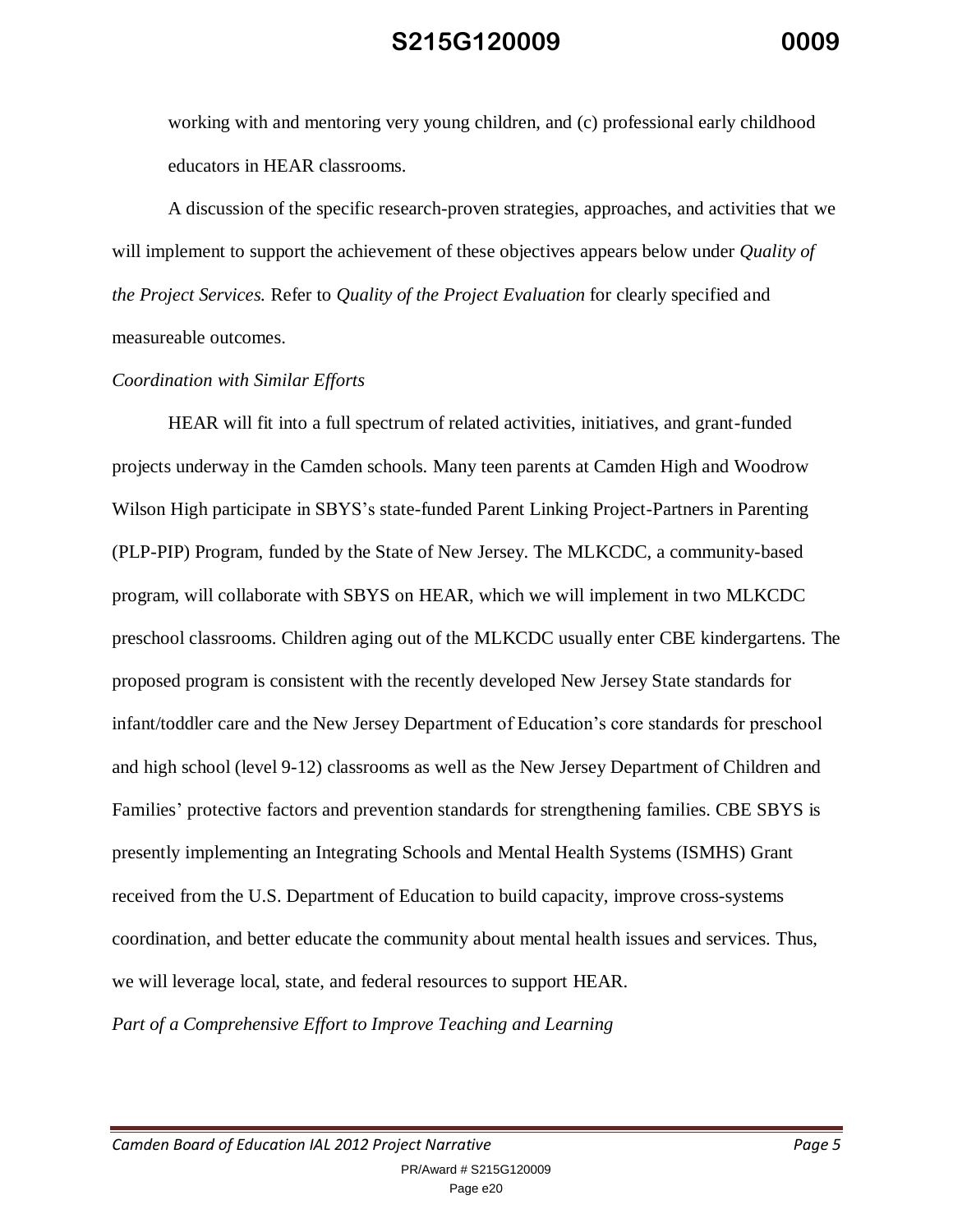HEAR includes a substantial professional development component, discussed below under *Professional Development*. Those high school students who will participate in HEAR will benefit from the program's coordination with teaching and learning improvement activities taking place through the English Department at the "underperforming" Woodrow Wilson High and at the "persistently underperforming" Camden High (in turnaround mode through a NJ SIG). Efforts to improve teaching practices support an expectation that CBE teachers will increase their ability to fully prepare high school students to meet rigorous academic standards. HEAR also seeks to increase school-readiness for incoming kindergarteners as part of the early childhood component. School-readiness and success in the early grades provides the foundation for later academic achievement. Professional development for early childhood educators and training for high-schoolers working in participating Pre-K classrooms will have a positive impact on the whole learning experience for the high-schoolers, the preschoolers, and their teachers.

Currently, CBE teachers focus intensely on teaching students what they need to know to pass rigorous academic standard tests set forth by the state (in alignment with NCLB). The proposed project will add value to this education process by contributing to the improvement of instruction in language arts and by strengthening students' literacy skills. Some of this will take place through exposure to new technology, such as e-readers for high-schoolers and Hatch computers for very young children. (See below under *Quality of the Project Services* for further discussion of the technology component.)

### *Performance Feedback for Continuous Improvement*

SBYS will form an advisory committee for HEAR. This group will include representation from all key stakeholders, such as SBYS administrators, teachers at participating high schools, early childhood educators, parenting teens in PLP-PIP, and representation from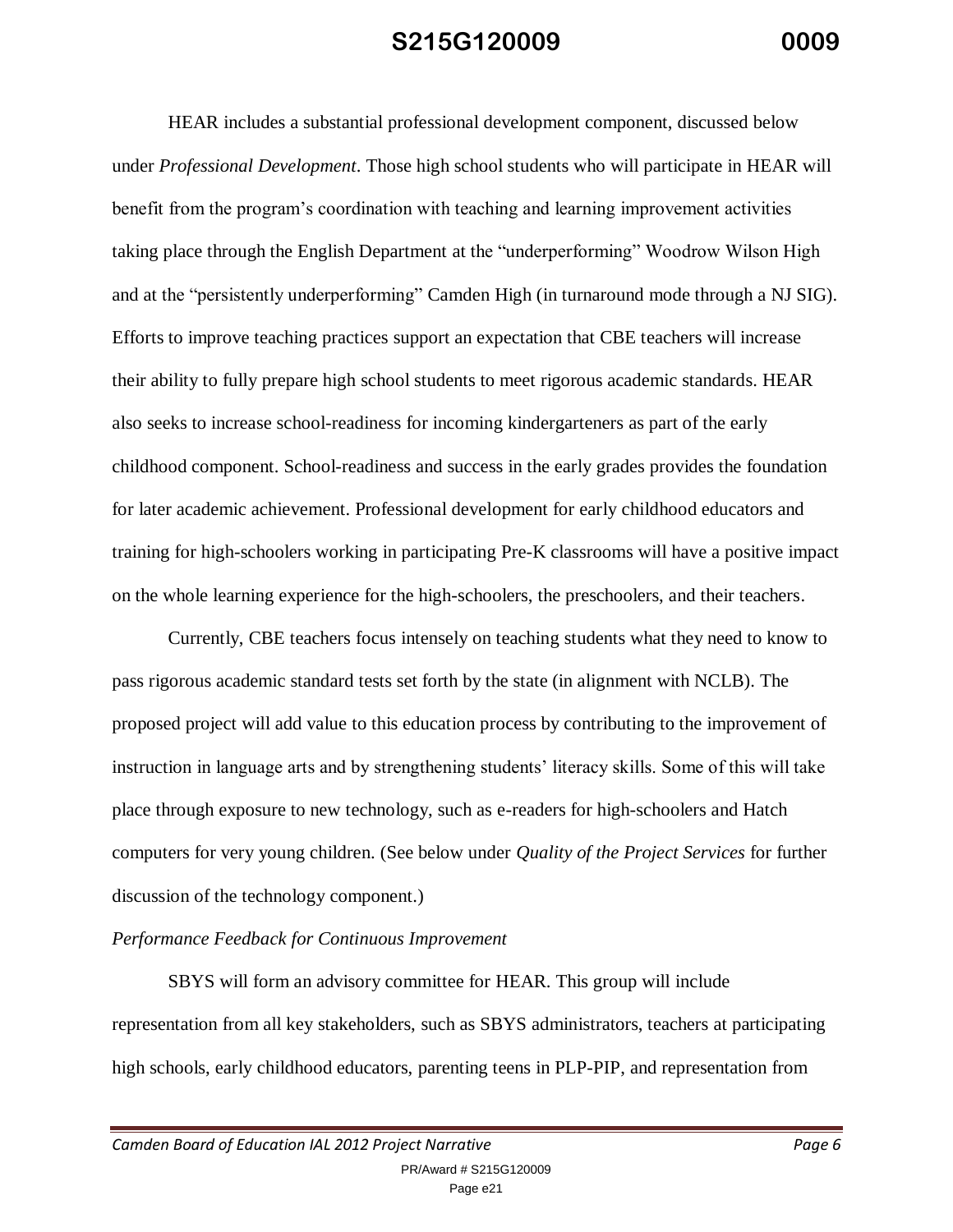collaborative partners, including MLKCDC, Volunteers of America (VOA), Center for Family Services (CFS), and the Camden Board of Education Early Childhood Program. SBYS will invite other members to join as appropriate. The two project coordinators and the evaluator will submit quarterly reports to the advisory committee and SBYS management team, who will review the reports and use them for quality control and continuous program adjustment as described below under *Quality of the Project Evaluation*.

#### **(c) Quality of the Project Services**

CBE meets the Absolute Priority as a high-need LEA (and all program activities will take place within the attendance boundaries of CBE); plus the proposed program will utilize approaches to literacy learning that include book distribution, childhood literacy activities, and evidence-based strategies that are supported by scientifically valid research. Talking to, reading to, and singing to the unborn child to positively impact later language development is an innovative practice and we will utilize this evidence-based strategy to improve literacy skills for very young children and their parents.<sup>5</sup> The high school level component of HEAR will take place at Woodrow Wilson High, which is a low-achieving school, and Camden High, which is a persistently low-achieving school in turnaround mode. (Priority 1.) HEAR includes a substantial technology component. (Priority 2.) The early childhood component is designed to improve early learning outcomes (for children 0-5), and will be conducted in the PLP-PIP centers for infants/toddlers at each of the two high schools and in four Pre-K classrooms in the CBE service area (i.e., two CBE Pre-K classrooms and two operated by the MLKCDC in the community). (Priority 3.) HEAR will include the following evidence-based strategies to improve literacy.

*Camden Board of Education IAL 2012 Project Narrative Page 7* PR/Award # S215G120009

<sup>5</sup> Sovilj, Mirjana, *Prenatal Bases of Development of Speech and Language and Prenatal Stimulation*, 2011.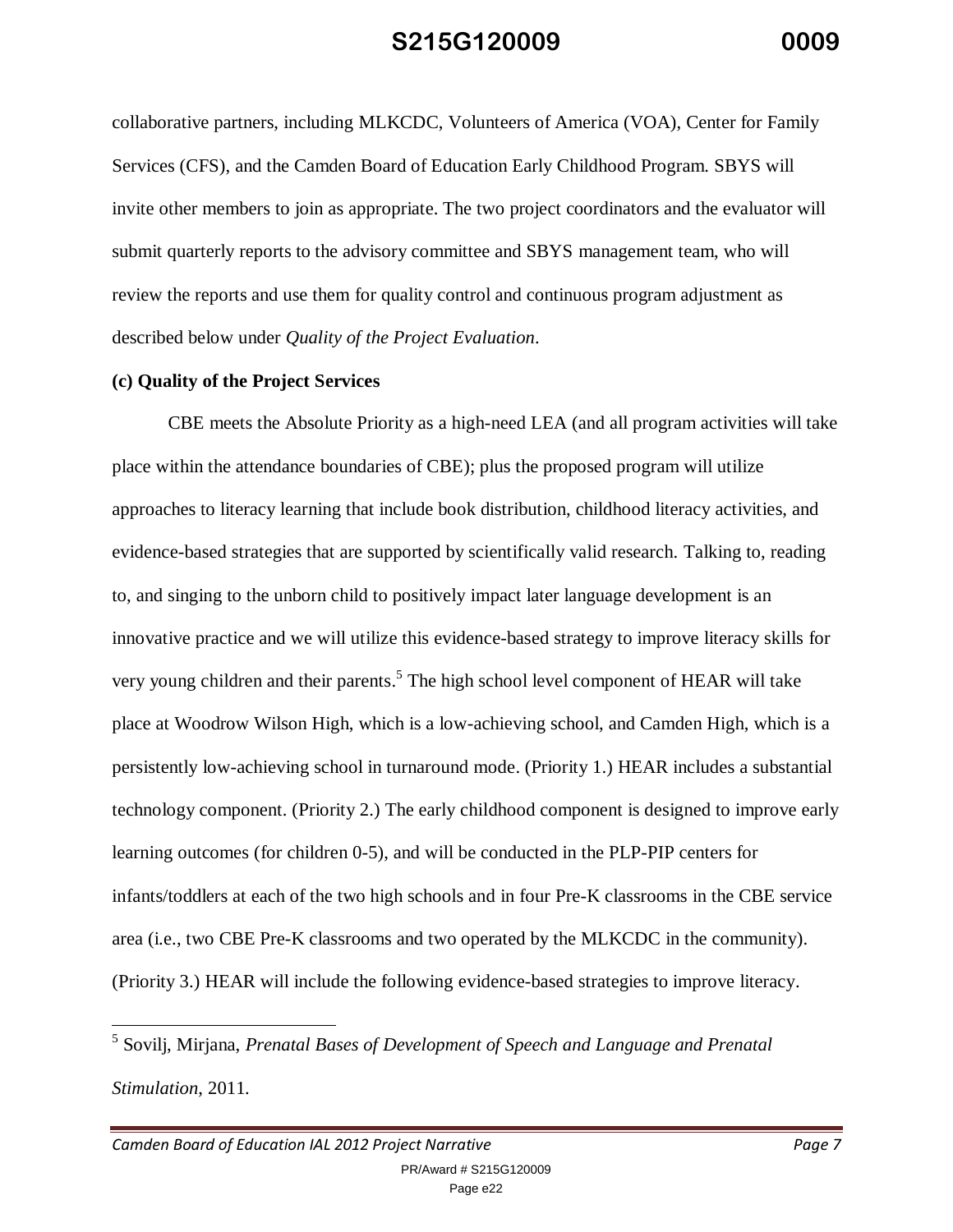#### Teaching Pregnant Teen Moms about Communicating with Their Unborn Child

Prenatal stimulation of the unborn child is a growing field of study. Teaching all mothers, but especially mothers of babies who are at risk (such as occurs with teen pregnancy) about the impact of their communication with their baby in utero is of critical importance, and is often overlooked by prenatal programs. This is unfortunate since research shows that when parents sing and talk to their child in utero, the child has a significant head start in developing strong language and communication skills early in childhood that last throughout life.<sup>6</sup> We feel that this is so important to the language development of very young children that we have selected this feature of HEAR as our innovative component that is supported by scientifically-based research. We have attached Mirjana Sovilj's *Prenatal Bases of Development of Speech and Language and Prenatal Stimulation* (2011). Sovilj provides evidence from a body of research confirming the impact of prenatal literacy-related activities on the language skills and communication skills development of the unborn child; activities such as singing to, talking to, and reading aloud to the fetus have a measurable impact. Sovilj writes: "comprehensive researches in the area of assessment of the influence of prenatal stimulation of the development of a child indicate that in stimulated children, compared to those who were not stimulated, the following develop faster and in greater scope: language 38%, memory 47%, social intelligence 51%, reasoning 82%."

As part of HEAR, teachers in PLP-PIP will educate pregnant teens (and the expectant fathers) about the importance of communicating with their baby even before s/he is born. This will prepare these parents to build healthy relationships with their children and start them in the

<sup>&</sup>lt;sup>6</sup>Alliance for Excellent Education, "Reading for the 21st Century: Adolescent Literacy Teaching and Learning Strategies," Issue Brief, January 2004.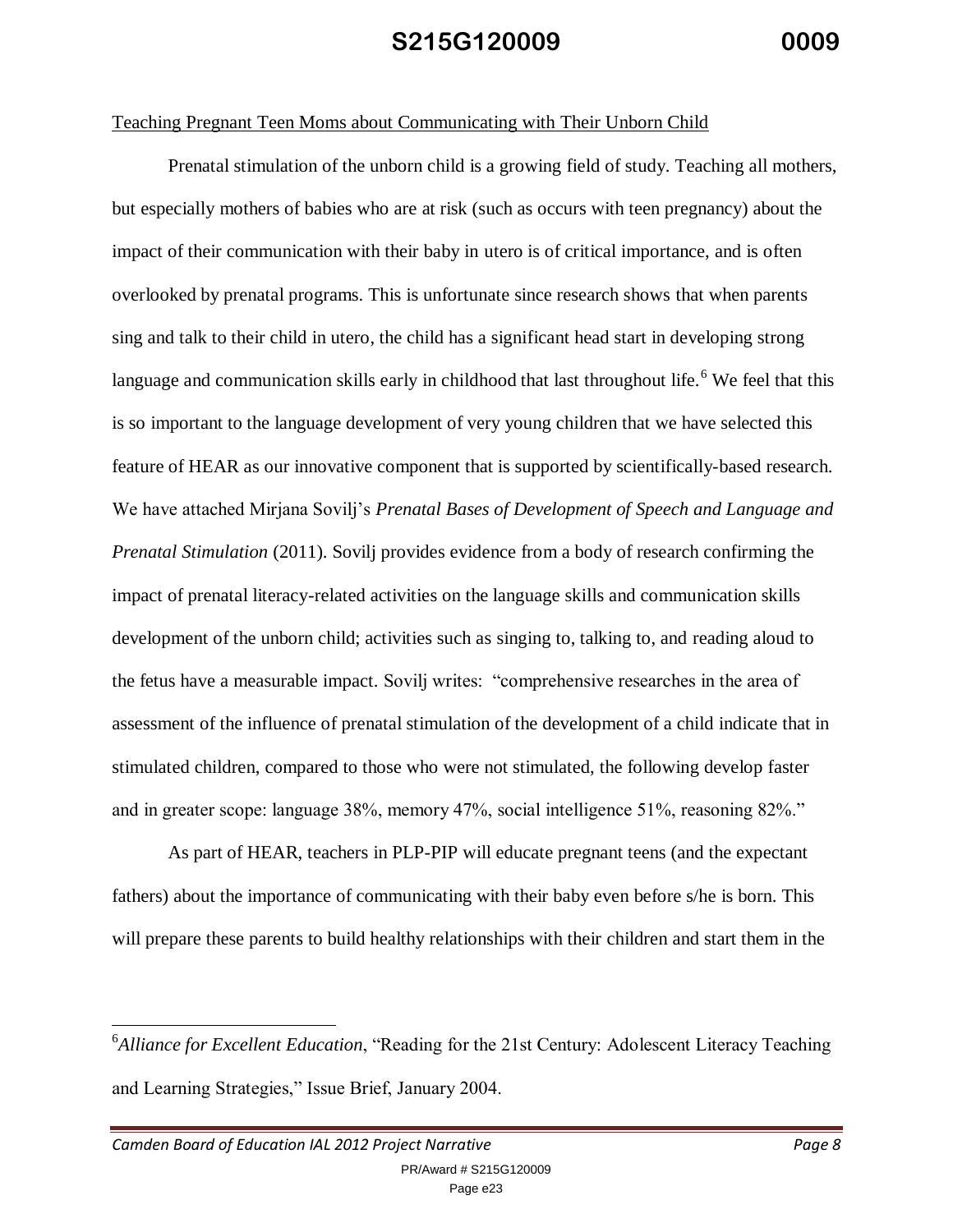habit of reading and singing to their children from before birth. When teen parents read to their unborn children, it improves the literacy and language skills of the parents as well.

### Book Distribution

Family literacy activities (described below under Childhood Literacy Activities) will include book giveaways that will take place when groups meet during regularly scheduled times. Groups will include parents and their very young children and they will meet at the two PLP-PIP infant/toddler centers and in the four participating preschool classrooms. High school students in the program will participate in field trips to the local bookstore and library, where they will have the opportunity to peruse both picture books for very young children as well as books of interest to young adults. Book-buying advisory groups that include students will compile lists of suggested books in both age-ranges (Pre-K and 9-12) for HEAR to purchase for the giveaways. Families will select books (from those purchased) at the book distributions. Teachers and school librarians will participate on the book-buying advisory groups and will attend the field trips to provide guidance and assistance to students suggesting giveaway books. These teachers and librarians will make the final choices about books to buy. Additionally, students participating in the two Grief and Loss Groups will receive their own personal copy (to keep) of a selected book and a blank journal (to write in). This selection will be made by the Grief and Loss therapist facilitating the group. The 60 preschoolers in the program will each receive eight books to keep during the course of the program implementation. Children with fathers in the VOA reentry fathers read-aloud program will receive five books during the course of the year to go along with the CD of their father reading the book aloud.

Childhood Literacy Activities (Including Technology)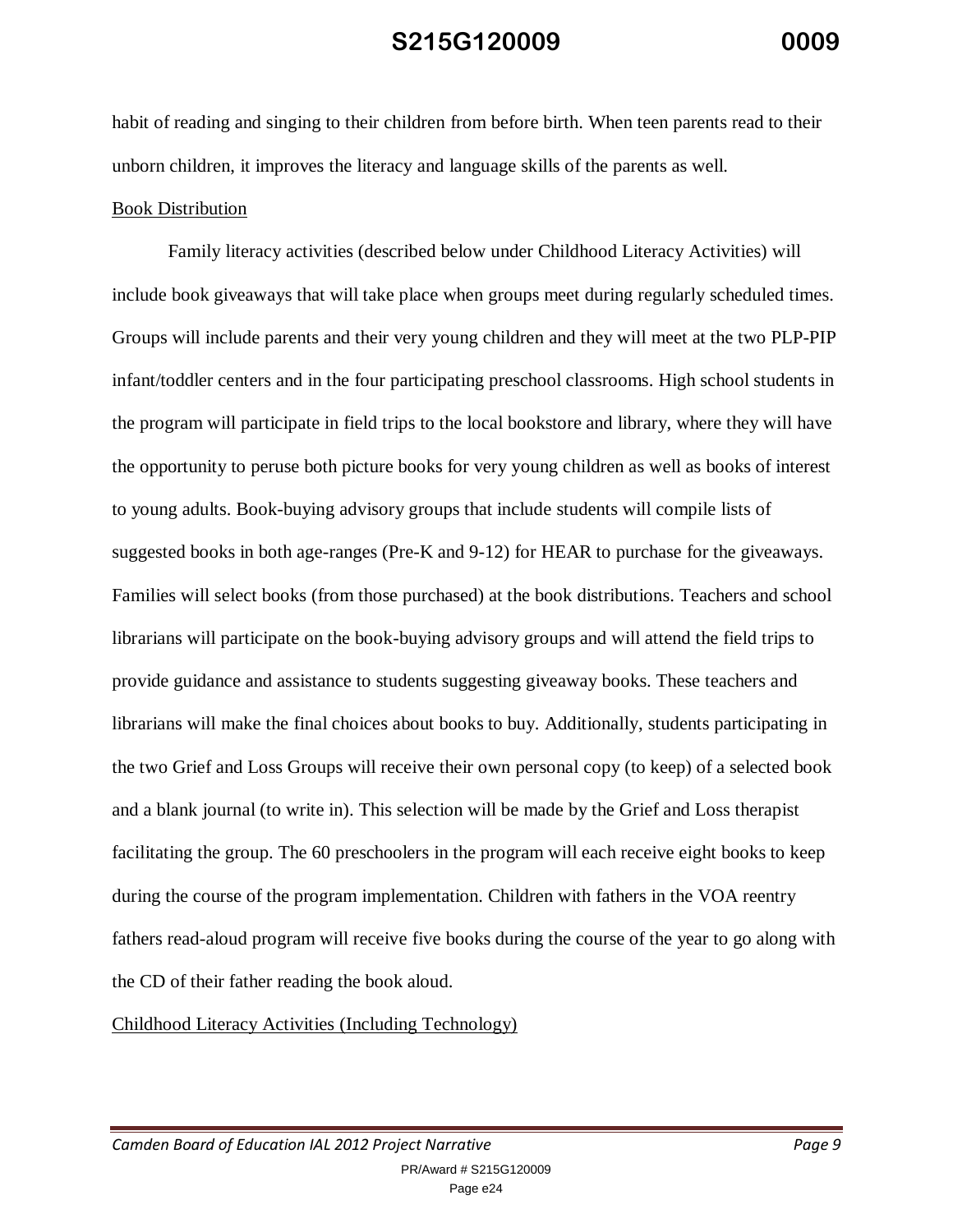HEAR will include many activities that improve literacy skills for very young children while at the same time improving family communication and the connection between parents and children. Teen parents of infants/toddlers in PLP-PIP will participate with their youngsters in singing, lap games, read-alouds, rhymes, finger-playing, and other evidence-based activities that strengthen cognitive development and language acquisition skills for very young children. Parents and early childhood educators will discuss the importance of self-talk, which refers to the way in which caregivers and parents narrate to infants/toddlers about what they're experiencing, for instance, "Now we're going to change your diaper, here we go, up on the table, look at this duck…." Self-talk is a fundamental building block of literacy skills development for very young children.<sup>7</sup> Parents and early childhood educators will focus on fostering comprehensive communication and language development skills, including listening and speaking, recognizing facial cues, and verbalizing needs, as well as reading and writing. All these evidence-based strategies support efforts to improve early learning outcomes. (Priority 3.)

SBYS will use technology to increase school-readiness and literacy skills. (Priority 2.) Ereaders will be introduced to preschoolers (age 3-5), who will use them to become familiar with accessing books electronically. SBYS will purchase a library of classic age-appropriate e-books for the e-readers so that the preschoolers have a variety of choices.<sup>8</sup> Many of these e-books will also be made available in print book form in the libraries in the classrooms. Each of the four participating preschool classrooms will receive one Hatch computer system. Research shows the

<sup>&</sup>lt;sup>7</sup> Marleke van Heugten and Elizabeth K. Johnson, "Infants Exposed to Fluent Natural Speech Succeed at Cross-Gender Word Recognition," *Journal of Speech, Language, and Hearing Research*, Vol. 55, 554-560, April 2012.

<sup>8</sup> Michael Cohen Group & USDOE, *Young Children, Apps & iPad,* 2011.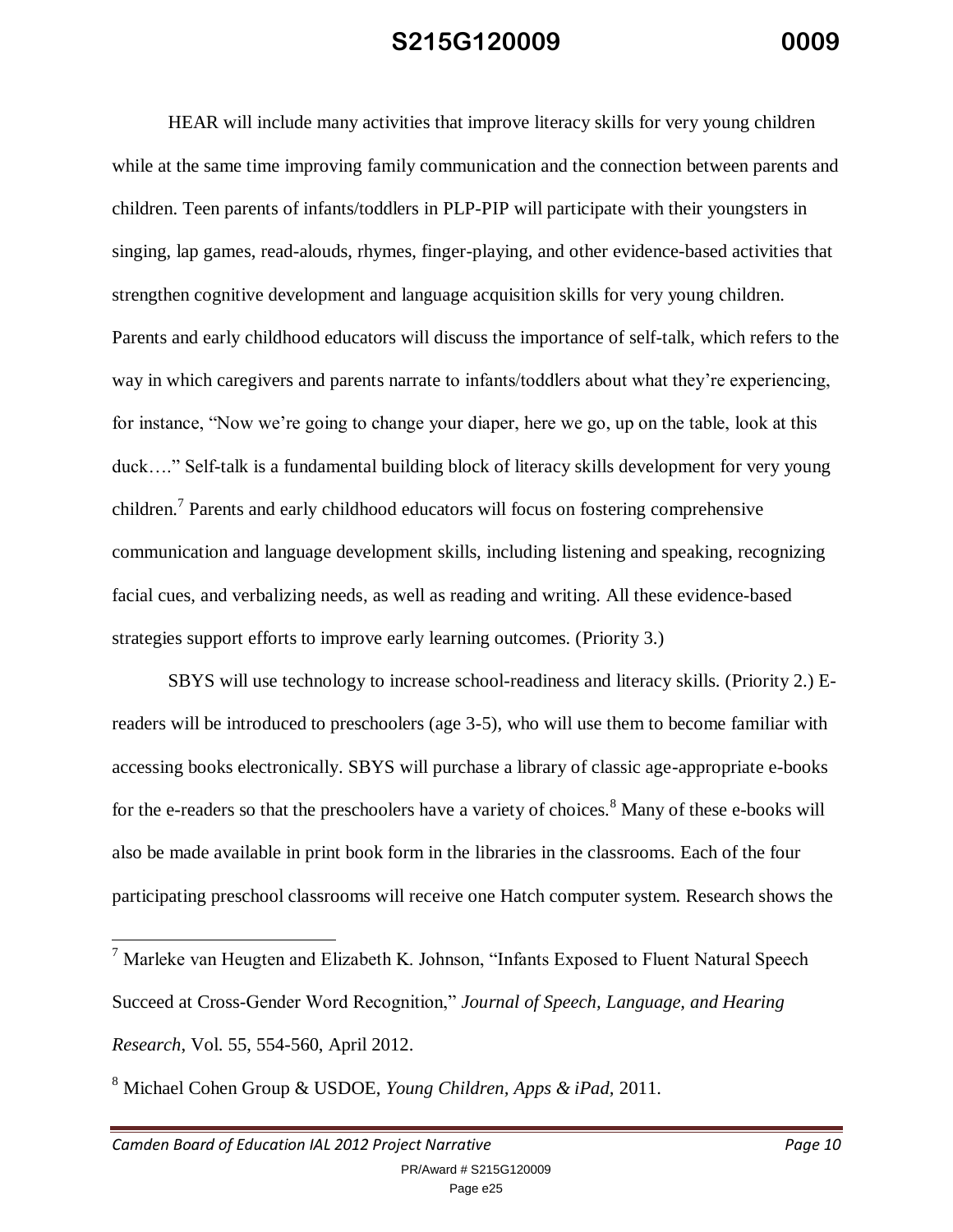benefits of using touch-screen interactive technology (e.g., the Hatch mobile system) to strengthen literacy skills for young children. These new technologies provide customization and differentiated instruction to meet children's unique needs at all learning levels, including Pre-K,<sup>9</sup> and are particularly effective in improving education outcomes for socio-economically disadvantaged children, <sup>10</sup> such as most of those served by CBE. A recent study of use of iPod Touch devices by young children found that young children gained in vocabulary and phonological awareness after accessing educational content on mobile devices.<sup>11</sup>

We will provide a summer reading program for our teen parents and their children that includes two family nights and four field trips to the public library to check out books. The family nights will encourage our young parents to read aloud to their children over the summer. The field trips to the library will reinforce and support reading aloud by providing an opportunity for children and their teen parents to check books out of the library.

### Motivating Students in Grades 9-12 to Read (Including Technology)

High school students at Camden High and Woodrow Wilson High who will participate in HEAR include teen parents (both girls and boys) in PLP-PIP, pregnant teens, and teens who will serve as youth literacy team members. These youth literacy team members will learn how to provide literacy-based activities (primarily reading aloud) to preschool partners with whom they

<sup>&</sup>lt;sup>9</sup><br><sup>9</sup> Shuler, C., *Pockets of potential: Using mobile technologies to promote children's learning, The* Joan Ganz Cooney Center at Sesame Workshop, 2009.

 $10$  Arnold, D. H., & Doctoroff, G. L., The early education of socioeconomically disadvantaged children, Annual Review of Psychology (54, 517-545), 2003.

<sup>11</sup> Chiong, C., & Shuler, C., *Learning: Is there an app for that?* The Joan Ganz Cooney Center at Sesame Workshop, 2010.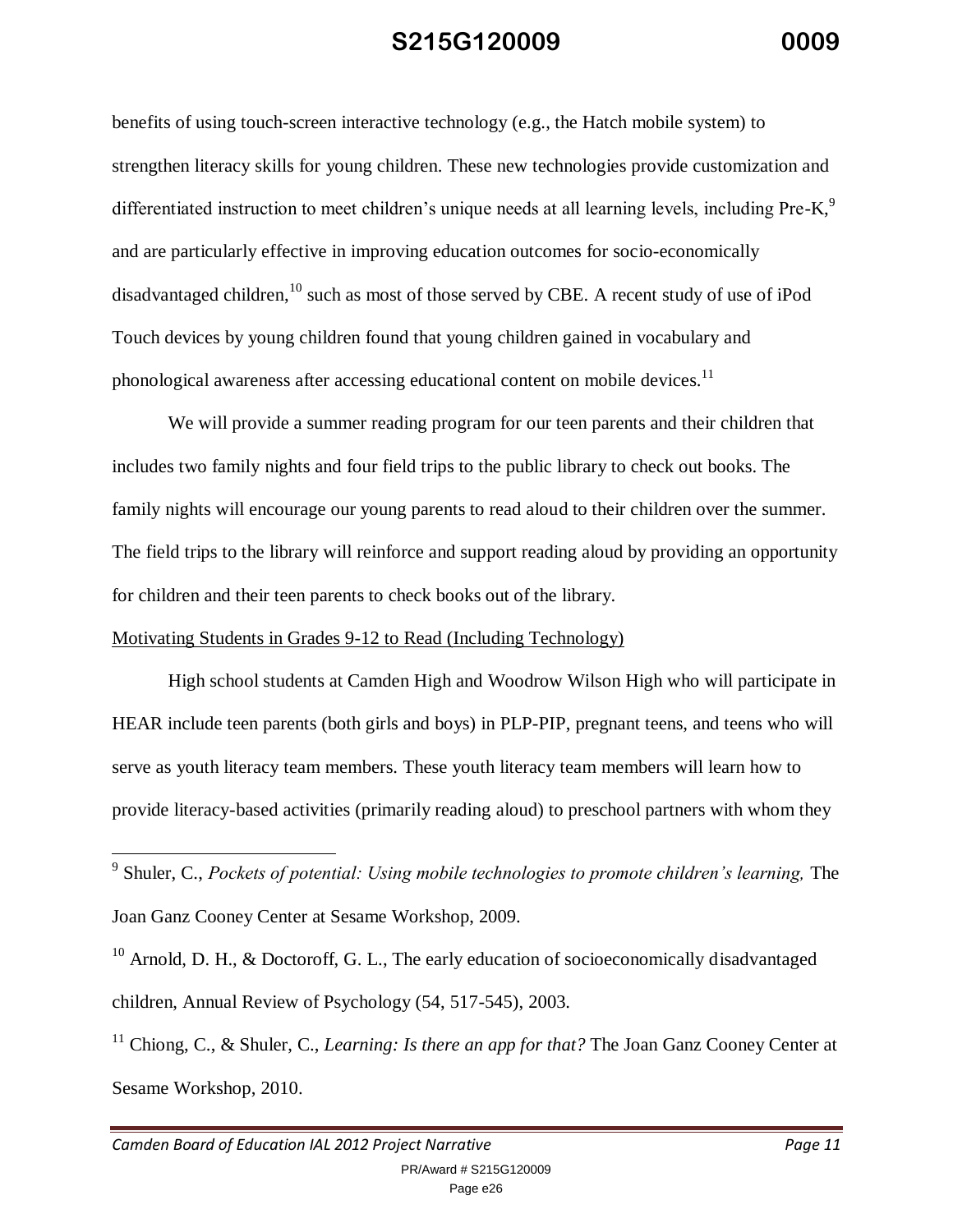will be paired. HEAR will include teens from two selected English classrooms, one at each of the two high schools. Early childhood educators teaching in HEAR classrooms will train youth literacy team members and will develop activities for them to engage in with their preschool partners that support language acquisition, literacy, and kindergarten-readiness. Each youth assistant will be paired with an individual assigned preschool partner. Parenting teens will also engage in developmentally appropriate literacy activities with their own children. These literacy activities will strengthen language arts skills and motivation to read for both the teen participants and the very young children.<sup>12</sup>

HEAR will include a book distribution to the high school students. Books on early childhood development will be among those available for the distribution to teen parents. The book distributions, which will offer both books and gift certificates for the purchase of books (of the individual's choice) at a local bookstore, will further increase motivation to read. HEAR will establish forums for "booktalking" so that participating students share books they liked with their peers and make recommendations to one another. This will build excitement about books and encourage students to read books together and to discuss them. Field trips to the bookstore and the public library will help students identify books they want to read and books they wish to recommend for the book distributions and for purchase by the high school libraries. Twice a year, older students will go to the bookstore or library with their preschool partners.

CBE will utilize the district's TV station to afford youth literacy team members the opportunity to describe and show the literacy skills development activities they are doing with their preschool partners. They will demonstrate literacy activities, such as read-alouds. We will

<sup>12</sup> Colorado Department of Education Center for At-Risk Education, *The Family Literacy Program Model*, 2005.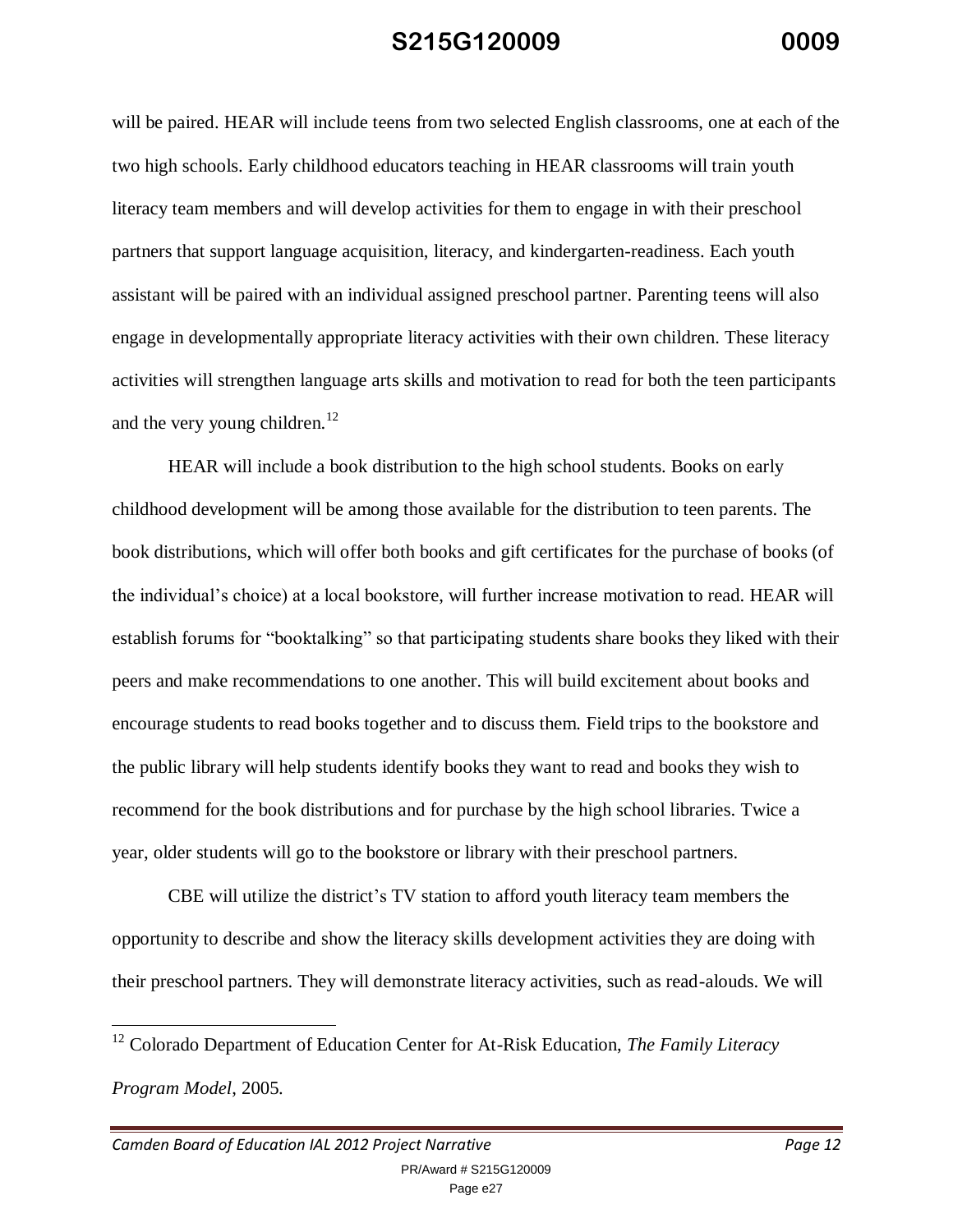televise booktalks as well so that adolescents can recommend books they have read to their peers and give descriptions of what they like (or don't like) about these books.

Program activities for participating high school students will include a technology component with the purchase of e-readers and CD players. (Priority 2.) All teen participants will have access to an e-reader and a library of e-books to choose from. This will increase motivation since today's adolescents frequently feel more at home reading on an electronic device than from a physical book.<sup>13</sup> Program participants will experience both styles of reading. Additionally, HEAR will make books available in audiobook format. Many teachers use the audiobook format in conjunction with the actual book to make it possible for students with below-grade literacy levels and/or reading/learning disabilities to keep pace with their peers as a group reads a book together. Furthermore, students with young adult reading interests who lack reading skills can utilize the audiobook format to tackle books that meet their interest level but exceed their literacy level. By following an audiobook along in the actual book, students improve literacy skills such as visual-auditory coordination (with recognition of visual and auditory likenesses and differences), reading comprehension, left-to-right progression skills, and other skills that contribute to literacy proficiency. Furthermore, the excitement of participating in listening to an audiobook with classmates increases the motivation to read.

#### Grief and Loss Groups

 $\overline{a}$ 

In collaboration with CFS, SBYS has formed Grief and Loss Groups (for students attending the two targeted high schools) who have experienced the loss of a loved one to community violence. During the first half of 2012 alone, more than a dozen violent deaths of CBE students have occurred. High crime rates (for both violent and nonviolent crimes) in

Page e28

<sup>13</sup> Project Tomorrow, *Speak Up National Research Project*, 2011.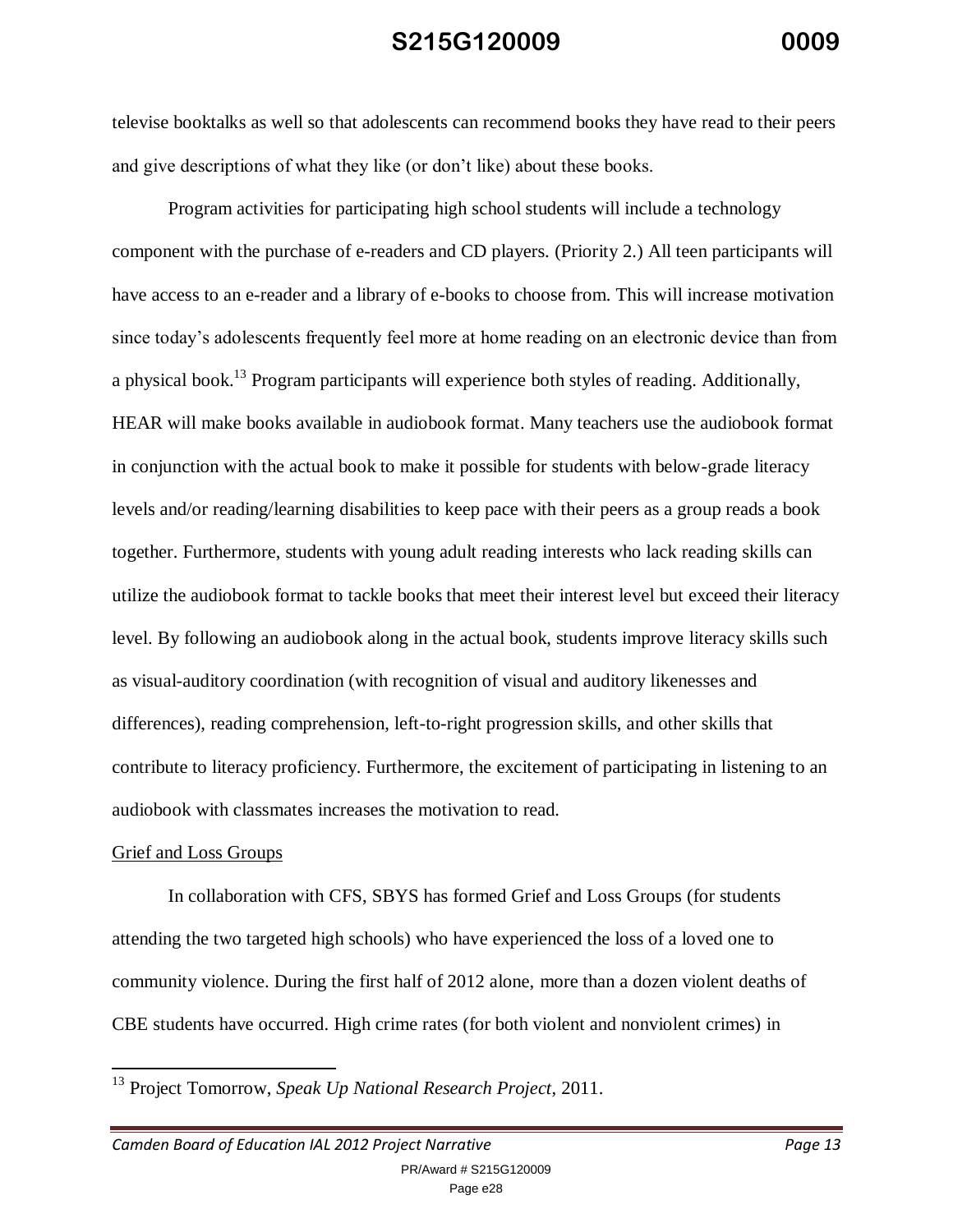Camden also disrupt families through the incarceration of family members, which causes the offender to be absent from the family. Through HEAR, we will form a specific Grief and Loss Group at each of the two participating high schools for students who have recently lost a family member, friend, or other loved one to community violence. A grief and loss therapeutic services specialist, who will incorporate reading and journaling into the group, will facilitate these two groups. The proposed program will add another dimension to these groups by providing literacyrich activities that support the healing process in conjunction with language arts learning. HEAR will establish a library of books about coping with loss, and the therapist will encourage group participants to check books out of this library. Each member of a Grief and Loss Group will receive a book on coping with grief and loss (selected by the therapist) and a journal as part of the HEAR book distribution component. Group members will read the book together and discuss it. They will write in the journal about their journey through the process of coping with their loss. Group participants will discover the value of reading and writing in helping individuals to cope with grief and recover from loss. This real-life application of language arts skills reinforces the concept that reading and writing can make a difference in the quality of our lives and that books are tools we can use to help us through difficult times.

#### Dads on Probation Read-Aloud Program in Collaboration with VOA

In collaboration with Volunteers of America (VOA), SBYS will create a program that offers fathers on probation, who are living in VOA halfway houses and are in the process of reentry from prison, the opportunity to record themselves reading aloud from developmentally appropriate picture books for their children. HEAR will work with VOA to provide these recordings to the very young children so that they can listen to their absent father read to them before bed at night. HEAR will purchase a traveling preschool library to facilitate this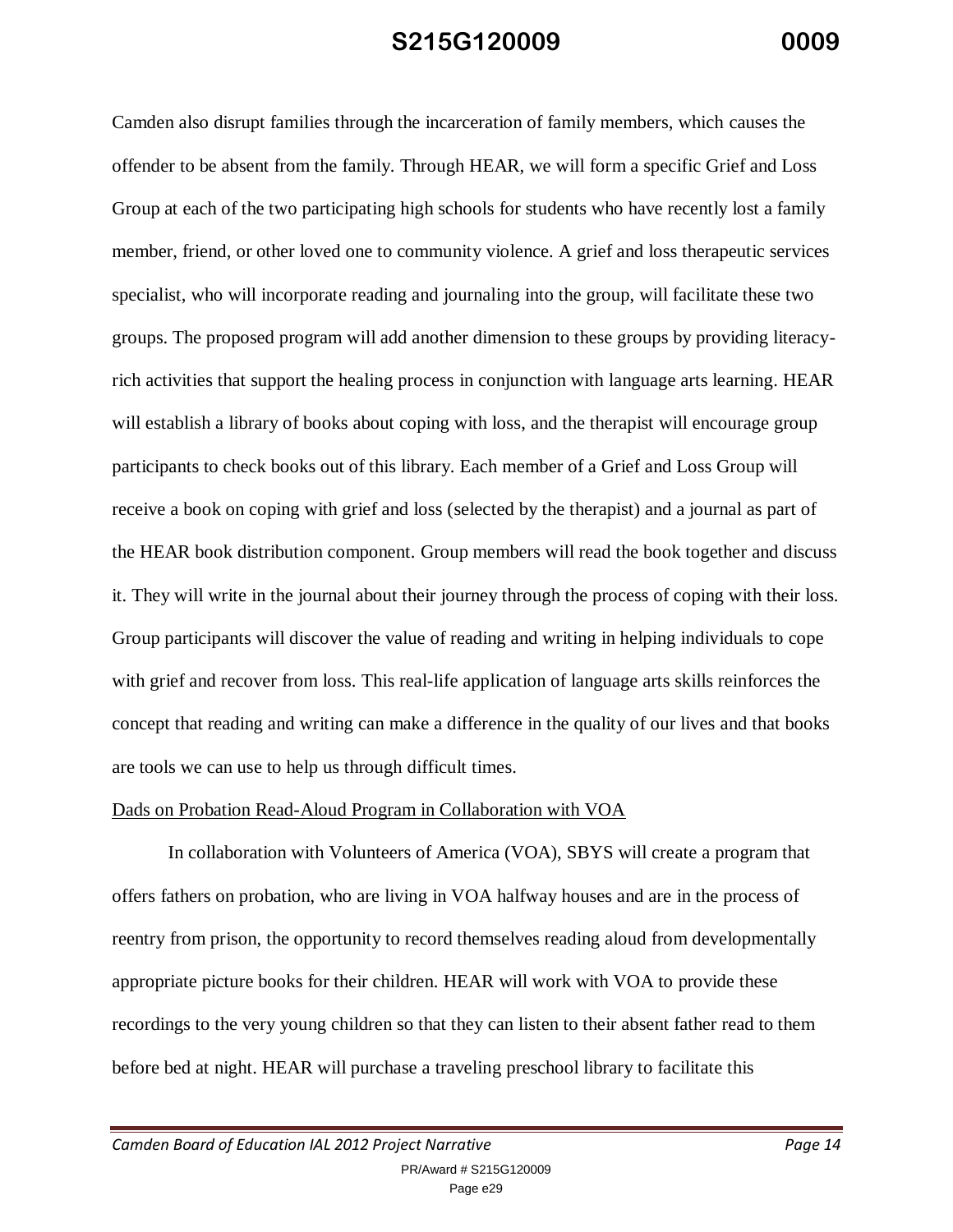component of the program. Many of these fathers have a low literacy level and will receive adult literacy education to assist them with their participation in the program so that they can successfully read the books to their children. The children will receive the book and the recording of their father reading it aloud. The mothers (or co-parent) will receive assistance from HEAR staff to help them establish bedtime reading routines and to play the recordings to their children while following in the books. Fathers will make reading aloud a part of their visitation with their children. To qualify for the program, fathers must have a three- or four-year-old child and the mother (or co-parent) must agree to participation. This piece of the program will not only improve literacy skills for parents and children, but will also support family reunification activities with reentry fathers and increase motivation for fathers to meet the requirements of their probation and return to their family. This aspect of HEAR will support efforts at improving early learning outcomes (Priority 3).

### Training for ECE Professionals and Youth Literacy Team

HEAR will offer professional development opportunities to early childhood educators working in the PLP-PIP infant/toddler centers and the participating Pre-K classrooms. The professional development plan is discussed below under *Professional Development*. HEAR will also provide training to the youth literacy team, i.e., the teens who partner with preschoolers to read aloud and engage in other literacy-related activities.

### *Equal Access for Traditionally Underrepresented Groups*

The demographics of Camden, and consequently the populations served in the schools included in the proposed project, will automatically ensure equal access and treatment for a number of traditionally underrepresented groups. Some of these groups that will be heavily represented among participants in the program are African Americans, Latinos, pregnant and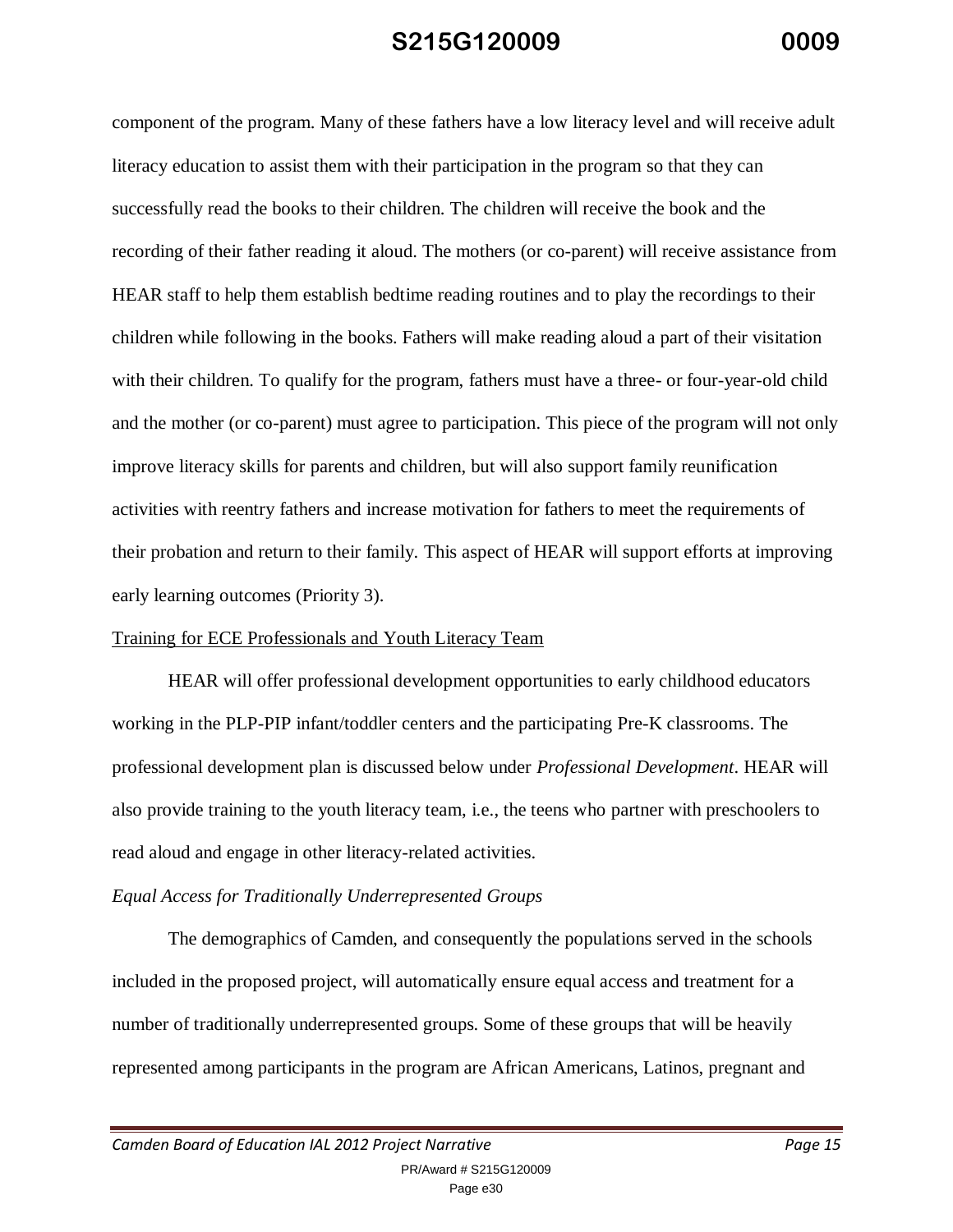parenting teens, socio-economically disadvantaged children and youth, adolescent students with learning disabilities that impact their ability to read, and fathers on probation who are transitioning from prison back into the world outside. HEAR will serve all of these groups, which are particularly vulnerable to the negative impacts of low literacy.

#### *Services Appropriate to the Needs*

SBYS and partners designed the program to address the specific needs of the population served by the Camden schools and community partners. With a high teen pregnancy rate in Camden (nearly 10% of all births are to girls age  $10-19$ ),<sup>14</sup> SBYS seeks to meet the needs of teen parents and their very young children to promote positive academic outcomes. For this reason, HEAR will focus on PLP-PIP participants at the two large comprehensive high schools, where academic failure rates are the highest in the district. PLP-PIP is a SBYS program.

The inclusion of programming specifically designed to support adolescent students participating in Grief and Loss Groups recognizes the negative impact of the high level of community violence in Camden's most distressed neighborhoods, including the high incidence of youth murdered and family members absent as a result of arrest. This aspect of HEAR responds to the real needs of the recipients of program services. Another example of how the program responds to the needs of participants is the use of audiobooks in conjunction with print books to address learning needs of youth struggling with learning disabilities and low literacy.

HEAR seeks to apply creative approaches in response to the real-life situations of the very young children and adolescents it will serve. With this in mind, we have designed HEAR to achieve multiple outcomes, many of which are broader than the literacy skills improvement so fundamental to the proposed program. SBYS anticipates that the program will not only result in a

*<sup>14</sup> Kids Count New Jersey*, 2008 (most recent data available).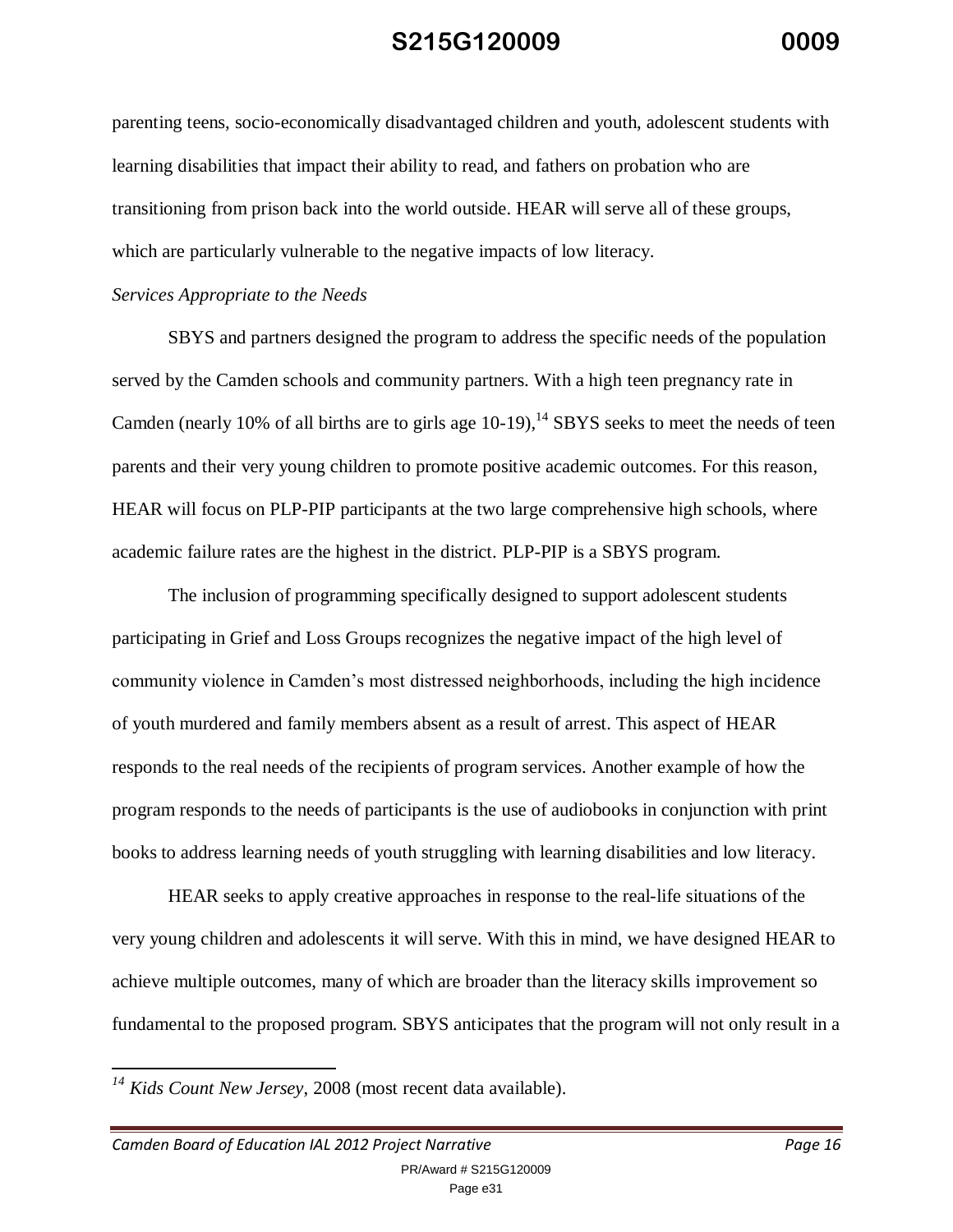host of positive learning outcomes, but will also result in emotional wellbeing outcomes through such desired ancillary results as 1) improvement in parent-child relationships (bonding/attachment), school-home relationships, and caregiver-child-family relationships; 2) improvement in self-esteem and positive parenting skills for teens; and 3) increased resiliency for adolescents suffering from grief and loss.

### *Professional Development*

SBYS recognizes the importance of sustained, ongoing professional development to the success of HEAR. Professional development for teachers at the high school level, early childhood educators, and the youth literacy team will continue throughout the life of the grantfunded program. Professional development topics and areas of study will be integrated with one another so that no content is learned in isolation and all professional development activities are tied to one another. SBYS will develop a complete professional development plan and schedule during the first two months of program implementation with input from the program's advisory committee. The HEAR professional development component will include the following topics:

- HEAR literacy learning strategies and innovations overview.
- $\triangleright$  Improving literacy learning and language acquisition for infants, toddlers, and preschoolers (for early childhood educators and teen parents).
- $\triangleright$  The impact of language-related activities on the development of the unborn child.
- $\triangleright$  Use of the e-reader as a teaching tool with both preschoolers and high-schoolers.
- $\triangleright$  Use of the Hatch mobile unit technology to teach literacy skills to preschoolers.
- $\triangleright$  New Jersey Core Standards for language arts proficiency.
- $\triangleright$  New Jersey Department of Children and Families' prevention standards and protective factors for strengthening families.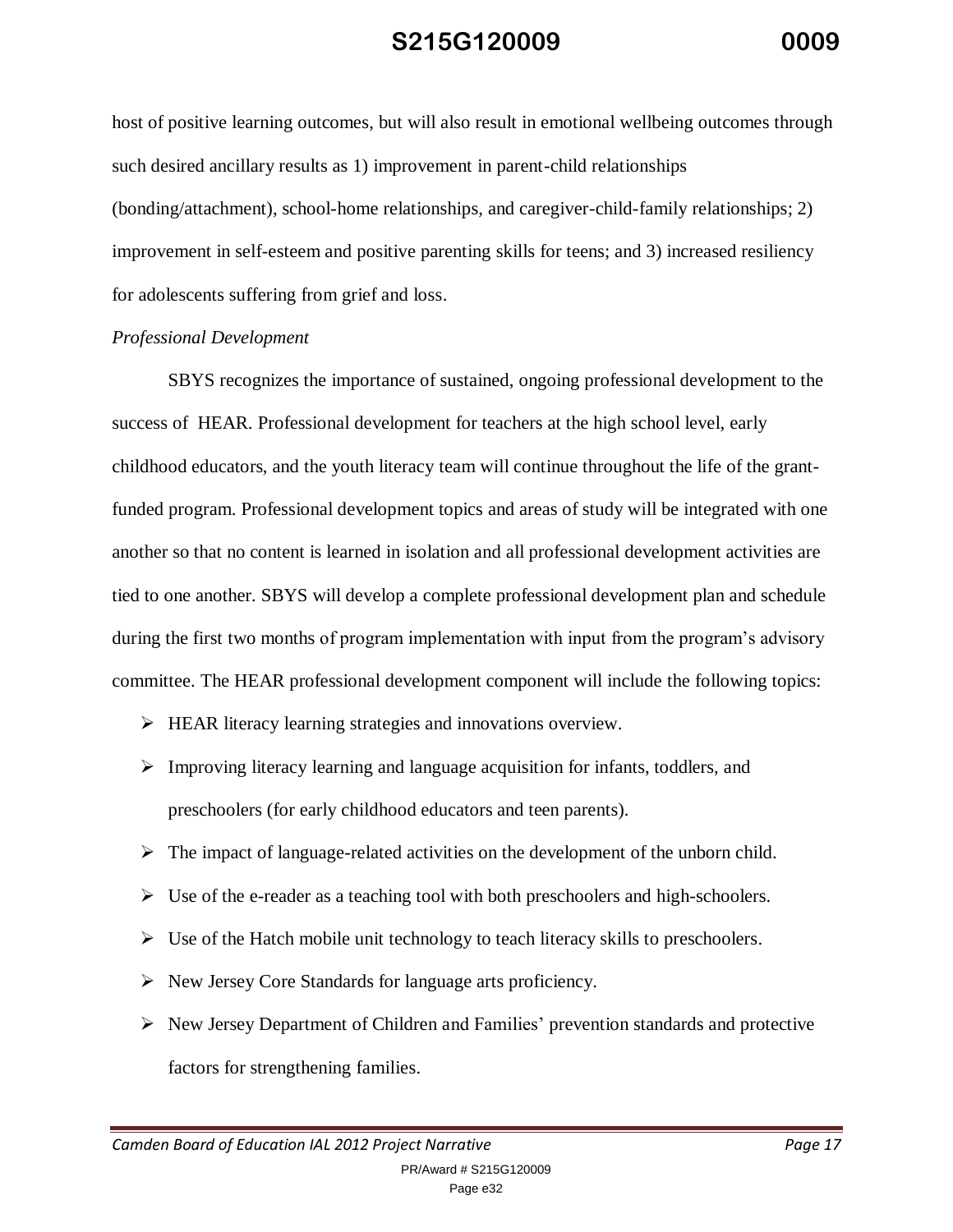- $\triangleright$  Improving literacy education practices for adolescents (for PLP-PIP teachers and other high school teachers working with program participants).
- $\triangleright$  Teaching adult literacy (for VOA partner staff) to facilitate reentry fathers with low literacy levels reading aloud on recordings for their children.
- $\triangleright$  Basics of literacy learning for very young children provided to the youth literacy team.

To provide comprehensive training on the topics offered through the program, SBYS will partner with trainers and facilitators drawn from the local early childhood development community as well as experts in adolescent development, in order to design and deliver professional development that is of sufficient quality, intensity, and duration. In-service training for the youth literacy team will take place in the context of their English classes as well as during afterschool groups. For reentry fathers participating in the VOA read-aloud component, we will offer training (for them and whomever is co-parenting their child with them) twice a month onsite at the VOA halfway houses where they live. Training will continue for the duration of the grant-funded program (including throughout the summer).

### **(d) Adequacy of Resources**

Program costs include salaries for adequate staff to support the program for two years, books for distribution (and journals for the Grief and Loss Groups), technology (e-readers and Hatch mobile systems), e-books, audiobooks, CD players for the audiobooks and the reentry fathers read-aloud component, the therapist/facilitator for grief and loss groups, field trip expenses, evaluation costs, and the cost to subcontract to VOA to manage the fathers reading program. All expenditures directly correspond to the implementation plan for the program. Refer to the *Budget Justification Narrative* for a detailed breakdown of costs.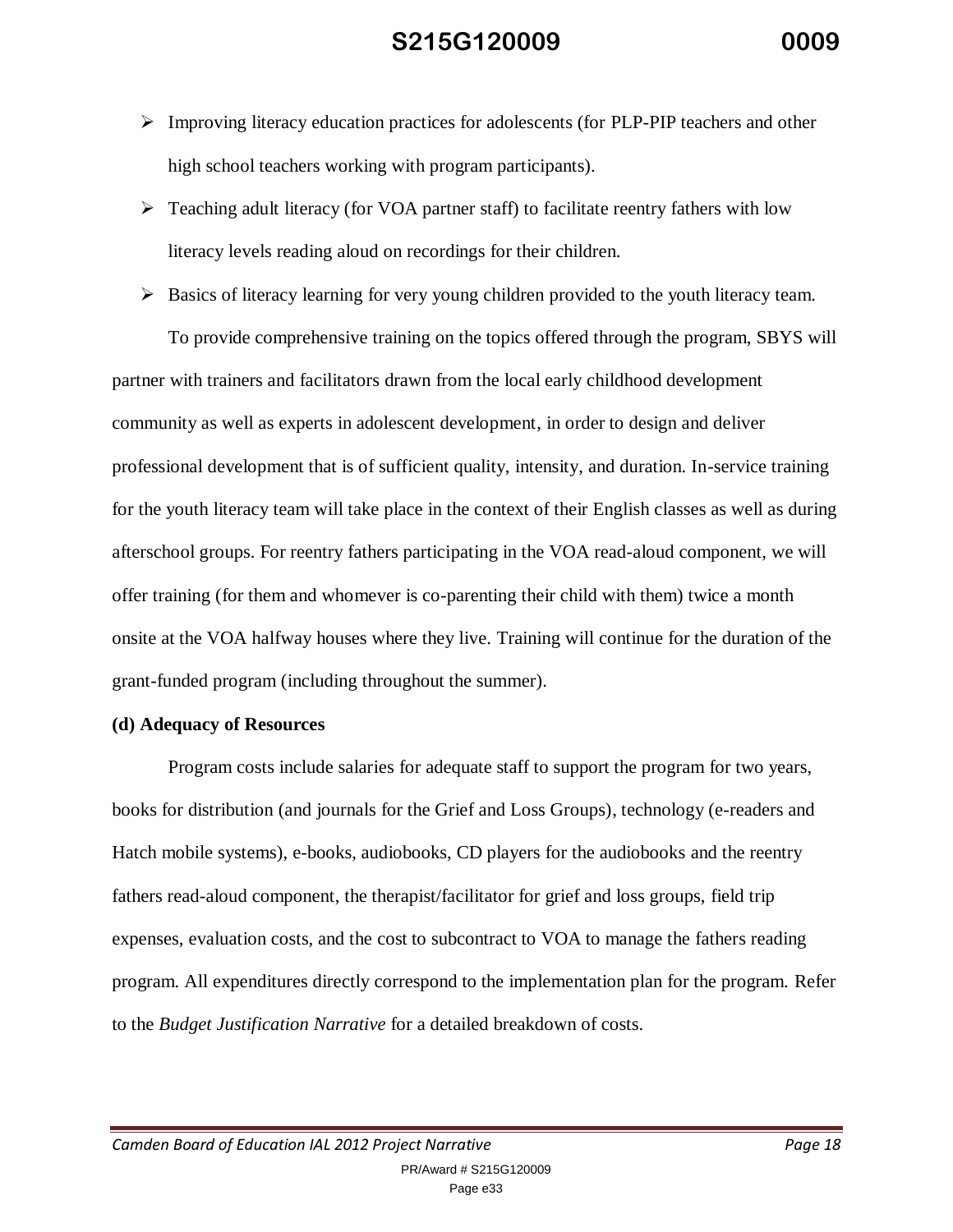The budget adequately supports the program as designed. HEAR seeks to serve 10 pregnant teens as well as 30 teen parents and their infants/toddlers (30 children) in PLP-PIP during each year of the program. Additionally, the program will serve one classroom of high school English students at each of the two schools (a total of 60 students). The program will include children in four preschool classrooms (two at CBE and two at MLKCDC), for a total of approximately 60 preschoolers. Two Grief and Loss Groups (one at each high school) will be conducted each year, with 12 students in each group, for a total of 24. Each year, the program will serve 15 reentry fathers living in a VOA halfway house and their preschool child (15 threeand four-year-olds). Thus, each year the program will directly serve an estimated 244 participants and will indirectly serve their families, broadening the reach of beneficial program activities. This represents an excellent return on investment.

### **(e) Quality of the Management Plan**

SBYS Project Manager Andrea Aumaitre will oversee the program, providing grant administration with support from the CBE fiscal department for oversight of fiscal accountability. Ms. Aumaitre reports directly to the Camden Board of Education, which meets monthly. Ms. Aumaitre will dedicate 10% of her time to HEAR. HEAR will employ one fulltime project coordinator for activities with high school students and one fulltime project coordinator for activities with very young children. These two 100% positions will be adequate to carry the implementation of the program. HEAR will hire a fulltime clerk to provide administrative support to the two coordinators. Refer to Ms. Aumaitre's attached resume as well as the attached job descriptions for details about adequacy of staff qualifications to meet the requirements of the program. The SBYS management team and the advisory committee to the program will play key roles in monitoring the progress of the program and providing direction. SBYS has an existing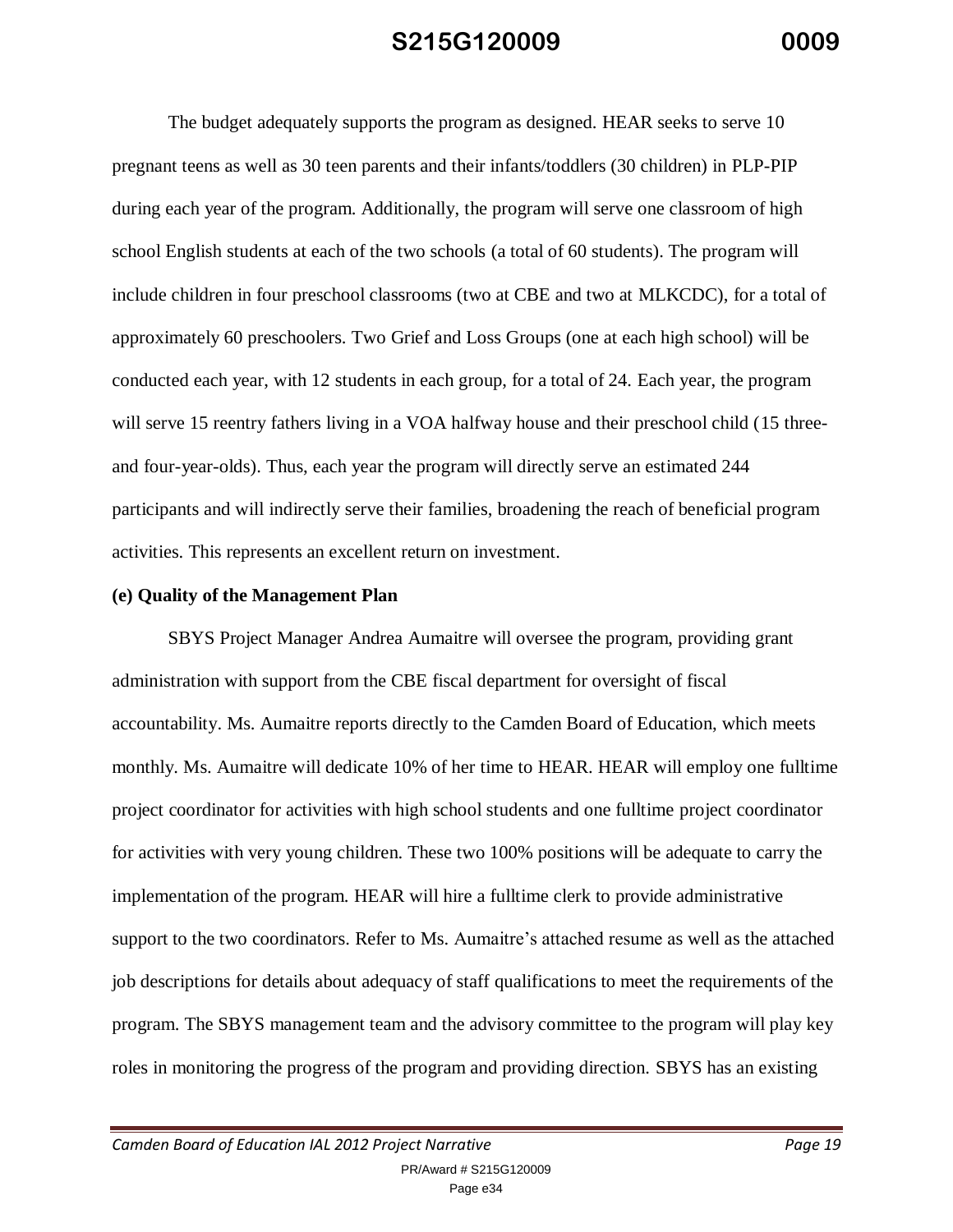presence at each of the program high schools where it provides an array of health services (including mental health). PLP-PIP is a SBYS program. SBYS has well-established collaborative relationships with CFS and VOA, who already partner with SBYS on other initiatives.

SBYS is required to go out to bid for subcontracts, but we hope to be able to subcontract with Rutgers University Education Institute (RUEI) to monitor and evaluate the program. RUEI will bid on the project and hopes to serve as the principal investigator and in this capacity will provide key evaluation functions for the program as described under *Quality of the Evaluation*. SBYS will subcontract with VOA, which administers the reentry halfway houses for men on probation, to manage the reentry fathers read-aloud component of the program.

| <b>Timeframe</b> | <b>Tasks/Milestones</b>                                        | <b>Responsibility</b> |
|------------------|----------------------------------------------------------------|-----------------------|
| Month 1          | CBE accepts grant. SBYS recruits advisory committee.           | Ms. Aumaitre          |
| Month 2          | Job positions posted. A bid is announced for the evaluation.   | Ms. Aumaitre          |
|                  | Advisory committee convened. Purchase technology. Begin        |                       |
|                  | developing detailed professional development plan.             |                       |
| Month 3          | Staff hired. Contract with evaluator. Professional development | Project Coords.       |
|                  | begins (continues throughout). Training for Youth Literacy     |                       |
|                  | Team. Hatch computers arrive and training begins. E-books      |                       |
|                  | purchased. Book-buying advisory group begins meeting.          |                       |
|                  | Recruitment for parent workshops in literacy development for   |                       |
|                  | children begins. Training for VOA reentry dads begins. Grief   |                       |
|                  | and Loss Groups convened. Pregnant high school students        |                       |
|                  | recruited and literacy activities begin for them.              |                       |

### *TIMELINE*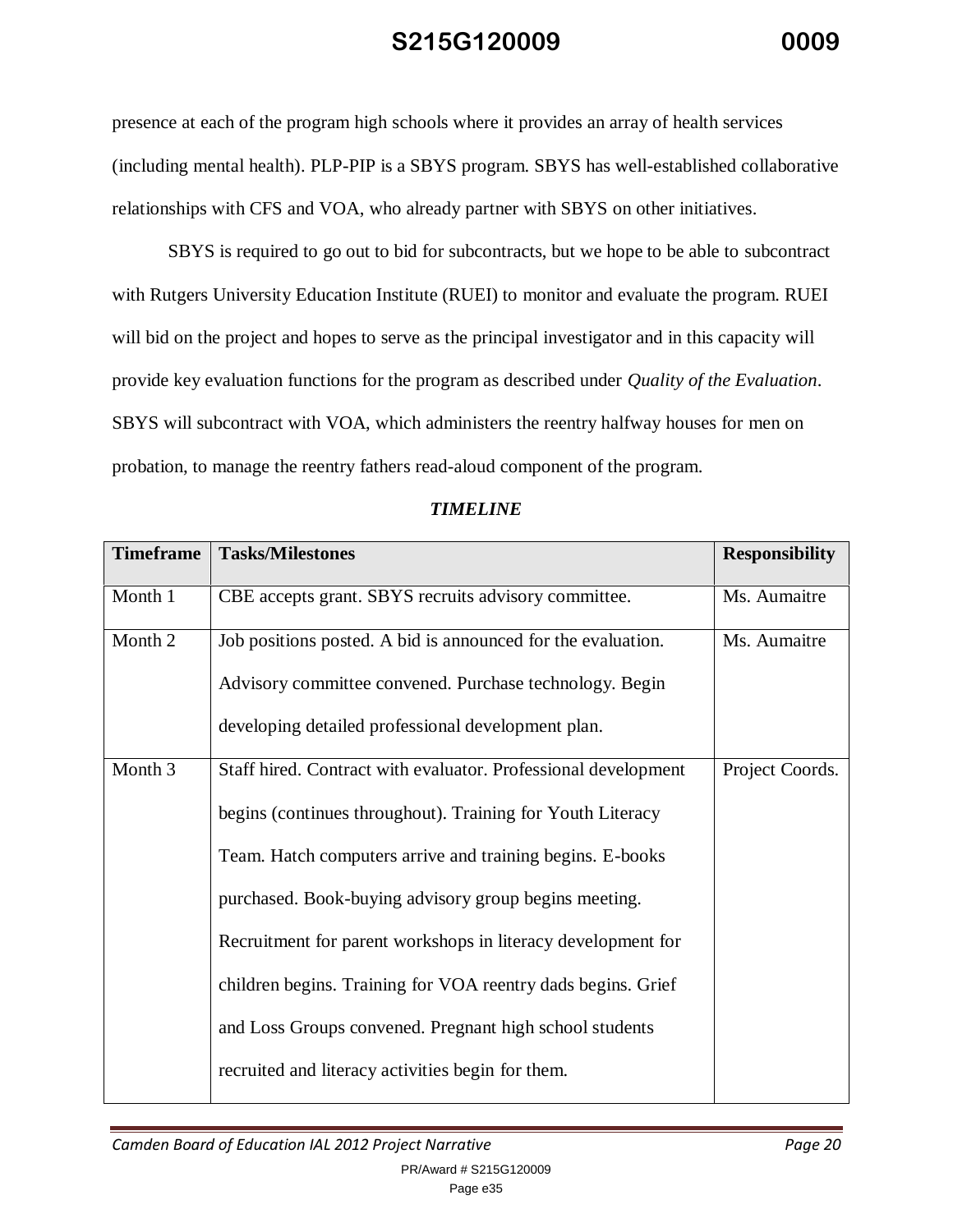| <b>Timeframe</b>           | <b>Tasks/Milestones</b>                                         | <b>Responsibility</b> |
|----------------------------|-----------------------------------------------------------------|-----------------------|
| Month 4                    | First book distribution (continue monthly for the rest of the   | Project Coords.       |
|                            | program during school months). First field trip to bookstore.   |                       |
|                            | Training in Hatch computers and Hatch implementation in         |                       |
|                            | classrooms. VOA reentry dads begin recording read-alouds for    |                       |
|                            | children. Parent workshops for PLP-PIP participants begin (in   |                       |
|                            | literacy development for infants and toddlers). First quarterly |                       |
|                            | report submitted to advisory committee and Ms. Aumaitre by      |                       |
|                            | project coordinators. Baseline data collected/established.      |                       |
| 2 <sup>nd</sup><br>Quarter | Youth Literacy Teams begin meeting with their preschool         | Project Coords.       |
|                            | partners. Family meetings held with VOA program fathers and     |                       |
|                            | their families. Ongoing literacy activities with pregnant and   |                       |
|                            | parenting teens and their children. Ongoing Grief and Loss      |                       |
|                            | Groups at the high schools. Ongoing programming for             |                       |
|                            | preschoolers with technology component. Ongoing monthly         |                       |
|                            | reports continue going forward from here.                       |                       |
| $3^{rd}$<br>Quarter        | Ongoing programming continues going forward from here. Field    | Project Coords.       |
|                            | trip to bookstore. Youth Literacy Team records segments on      |                       |
|                            | their activities and booktalks for district TV channel.         |                       |
| $4th$ Quarter              | Summer programming for families occurs, including field trips   | Project Coords.       |
|                            | and family literacy nights. Data collection for year one        | Evaluator             |
|                            | completed. First annual evaluation report completed.            |                       |
| Year $2-$                  | All HEAR activities continue. Books and e-books purchased.      | Project Coords.       |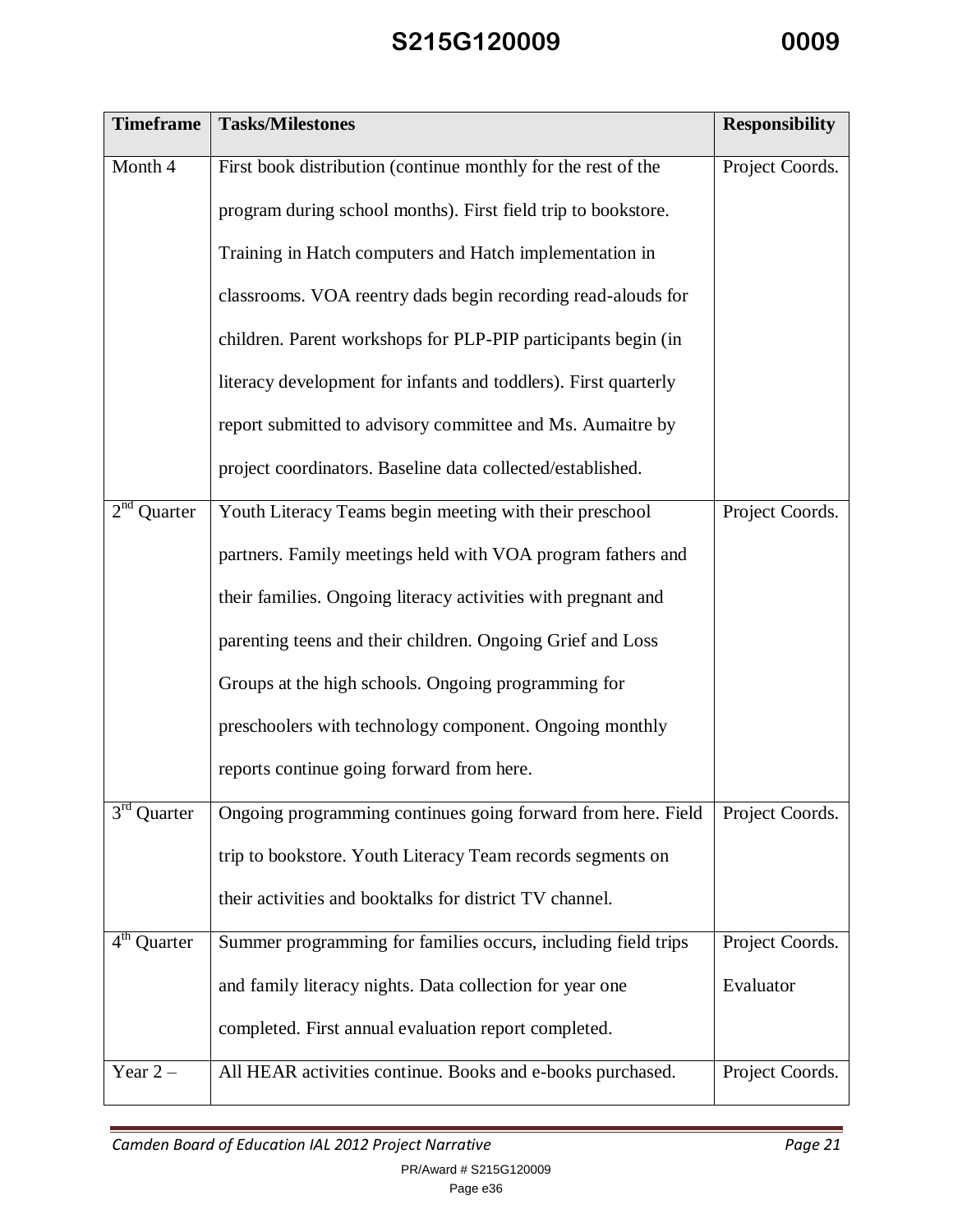| <b>Timeframe</b> | <b>Tasks/Milestones</b>                                       | <b>Responsibility</b> |
|------------------|---------------------------------------------------------------|-----------------------|
| 1-6 months       | Youth Literacy Team recorded segments aired.                  |                       |
| Year $2-$        | All HEAR activities continue. Data collection for qualitative | Project Coords.       |
| $7 - 12$         | measures conducted (focus groups, surveys, etc.) Final annual | Evaluator             |
| months           | evaluation report completed.                                  |                       |

Mechanisms for ensuring high-quality products and services from HEAR appear below under *Performance Feedback for Program Adjustment*.

### **(f) Quality of the Project Evaluation**

### *Evaluation Methodology*

As noted above, SBYS expects to subcontract with Rutgers University Education

Institute (RUEI) to monitor and evaluate HEAR. The evaluation will include both quantifiable outcome measures and qualitative measures as outlined below.

### HEAR Quantitative Measurable Outcomes

- 1) Each year of the program, 75% of four-year-olds participating in HEAR will show achievement of significant gains in oral language skills as measured on pre- and posttests. Evaluation instruments will include the language arts/literacy section of the Teaching Strategies Assessment, which is a research-based assessment tool.
- 2) Each year of the program, 75% of all very young children (infants, toddlers, and preschoolers) participating in the program will show achievement of significant gains in language skills as measured on pre- and post-tests that are developmentally appropriate for the age group to which they are administered.
- 3) In year one 55% of participating eleventh-graders will meet or exceed proficiency on the language arts portion of the New Jersey High School Proficiency Assessment (HSPA)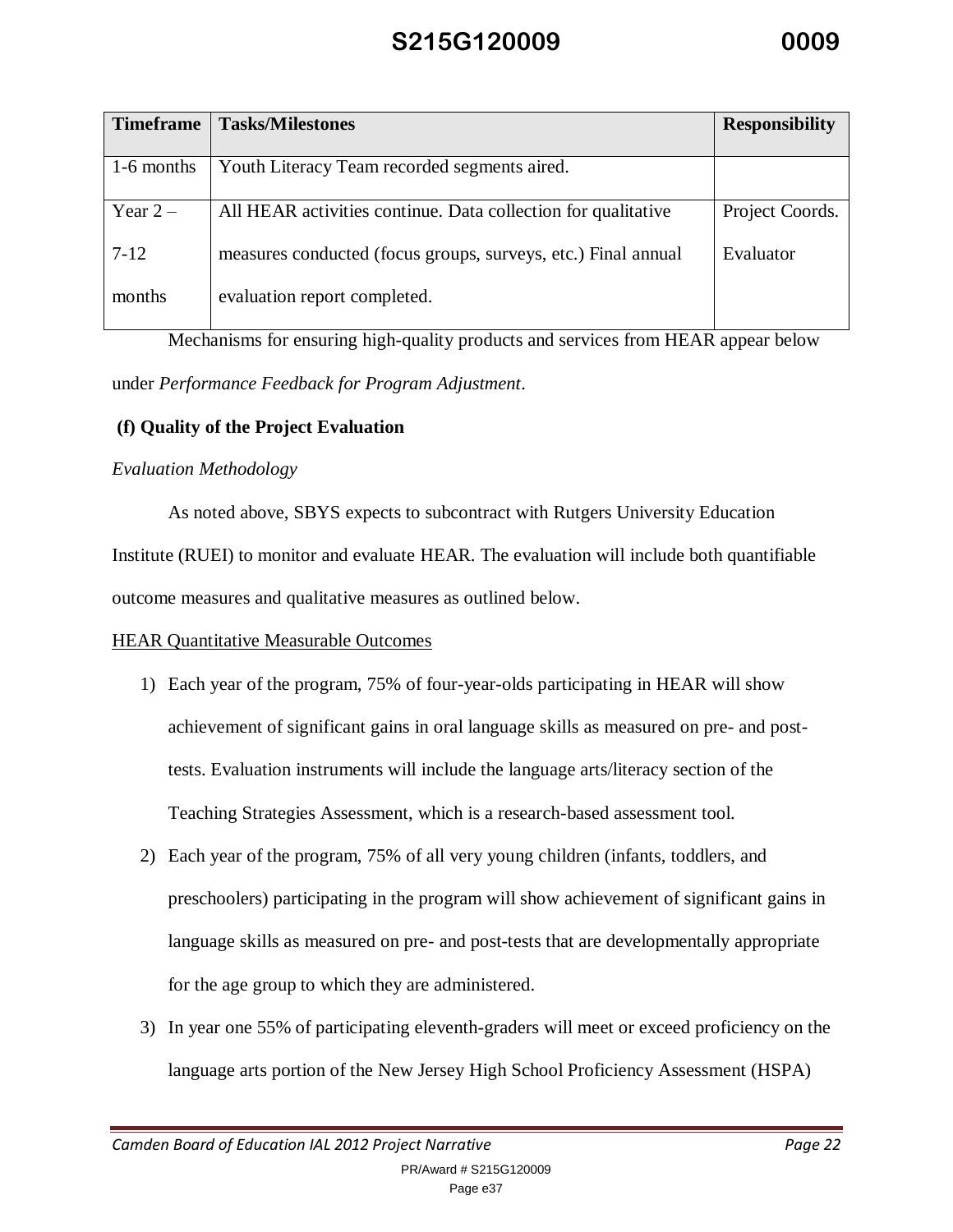and in year two 65% will meet or exceed. (Note that the average percentage of eleventhgraders meeting or exceeding proficiency on the HSPA language arts test at the two participating schools was 40% in 2011. Thus our outcome target is above the norm.)

- 4) Each year the program will facilitate the opportunity for 15 reentry fathers on probation living in a VOA halfway house to provide at least 5 recorded stories (during the course of the year) to their preschool children to listen to before bed.
- 5) To give away at least 8 age-appropriate books per year to 40 pregnant and parenting teens; to give away at least 8 age-appropriate picture books per year to 30 infants and toddlers in PLP-PIP; to give away at least 8 age-appropriate picture books per year to 60 preschoolers; to give away at least 5 age-appropriate picture books each year to 15 preschoolers with dads in the read-aloud VOA program; and to give away one relevant self-help book and a journal to 24 high school students in the two Grief and Loss Groups.

#### Qualitative Measures

SBYS will utilize simple surveys, one-on-one interviews, and focus groups to gather information on key qualitative measures for the evaluation. These methods will provide insight into the ability of the program to make progress toward the following objectives:

- $\triangleright$  To increase the level of engagement of adolescent pregnant mothers in literacy-related activities proven to impact the unborn child.
- $\triangleright$  To improve communication and connection between participating pregnant and parenting adolescents and their children.
- $\triangleright$  To utilize literacy learning activities to address grief and loss experienced by participating adolescents.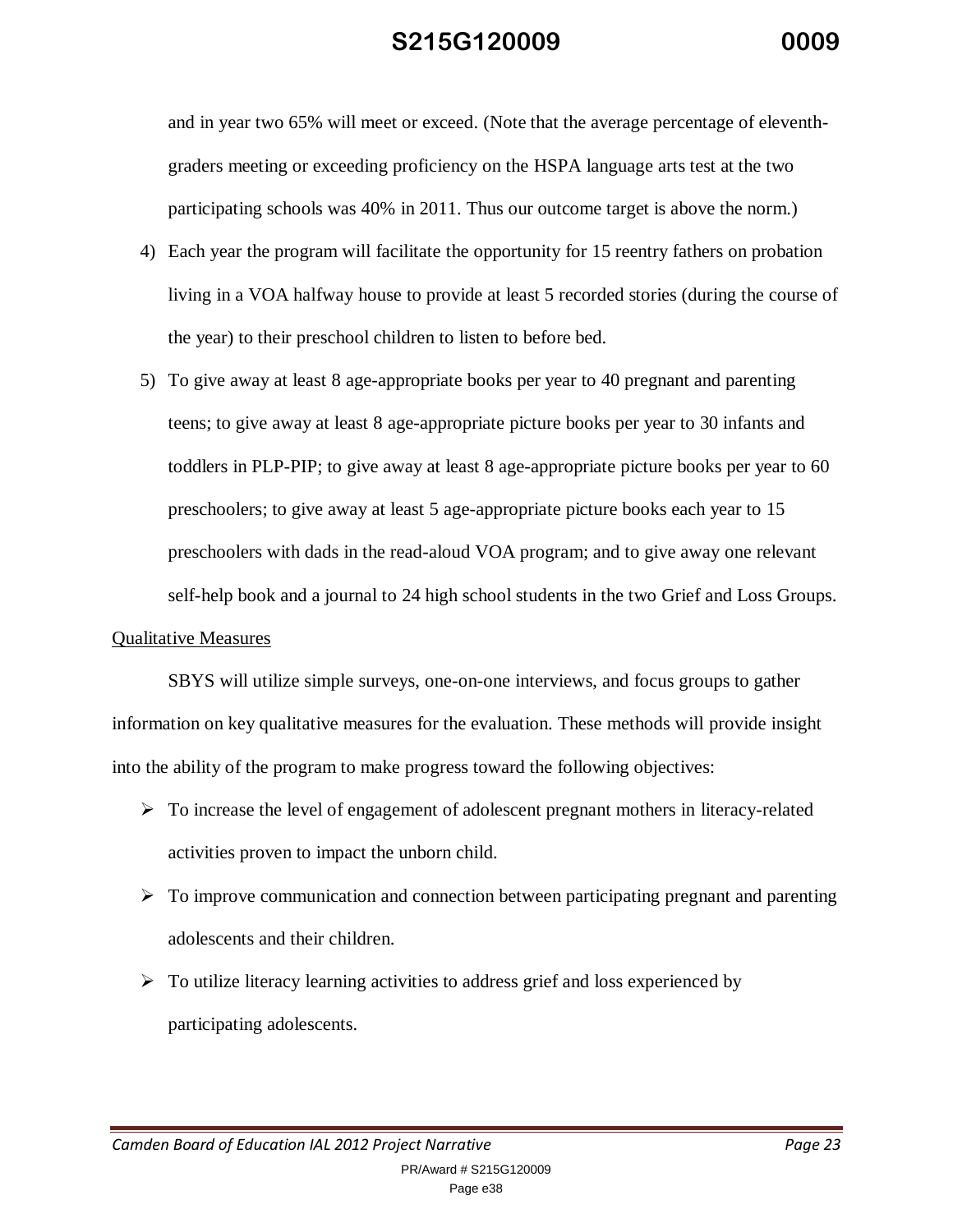PLP-PIP staff will have opportunities to provide input on their observations of teen parents in the program to help inform conclusions regarding teen parent bonding and attachment with infants as well as teen parent communication and attachment with their toddlers. We will ask participating PLP-PIP teen parents to share what literacy skill-building activities they are doing with their children when they attend their weekly group meetings; and they will keep logs of what books they've read to their children. The project coordinators will conduct focus groups with the pregnant and parenting teens in PLP-PIP to determine ways in which HEAR has impacted them and their infants/toddlers. Members of the Grief and Loss Groups will have an opportunity to give feedback regarding the impact, if any, that sharing self-help books about coping with grief and loss and journaling have had on their ability to deal with their loss. The project coordinators will interview the pregnant mothers to determine whether or not they have increased literacy-based activities, such as talking to, reading to, and singing to their unborn child, as a result of participation in HEAR.

SBYS will track and measure the number of professional development activities included in the project, who participated in each of these, and how the participants rate the quality of the training received on evaluations upon completion of the professional development offering. SBYS will measure knowledge gained from participation using pre- and post-questionnaires. SBYS will conduct follow-up by facilitating focus groups to learn how high school teachers and early childhood educators utilized the information gained from professional development in the classroom. SBYS will similarly track and measure the efficacy of training in literacy activities delivery provided to pregnant and parenting teens and to the youth literacy team members who partner with preschoolers. SBYS will report these output measures to REUI so they can include them in the evaluation reports and assessments of program progress.